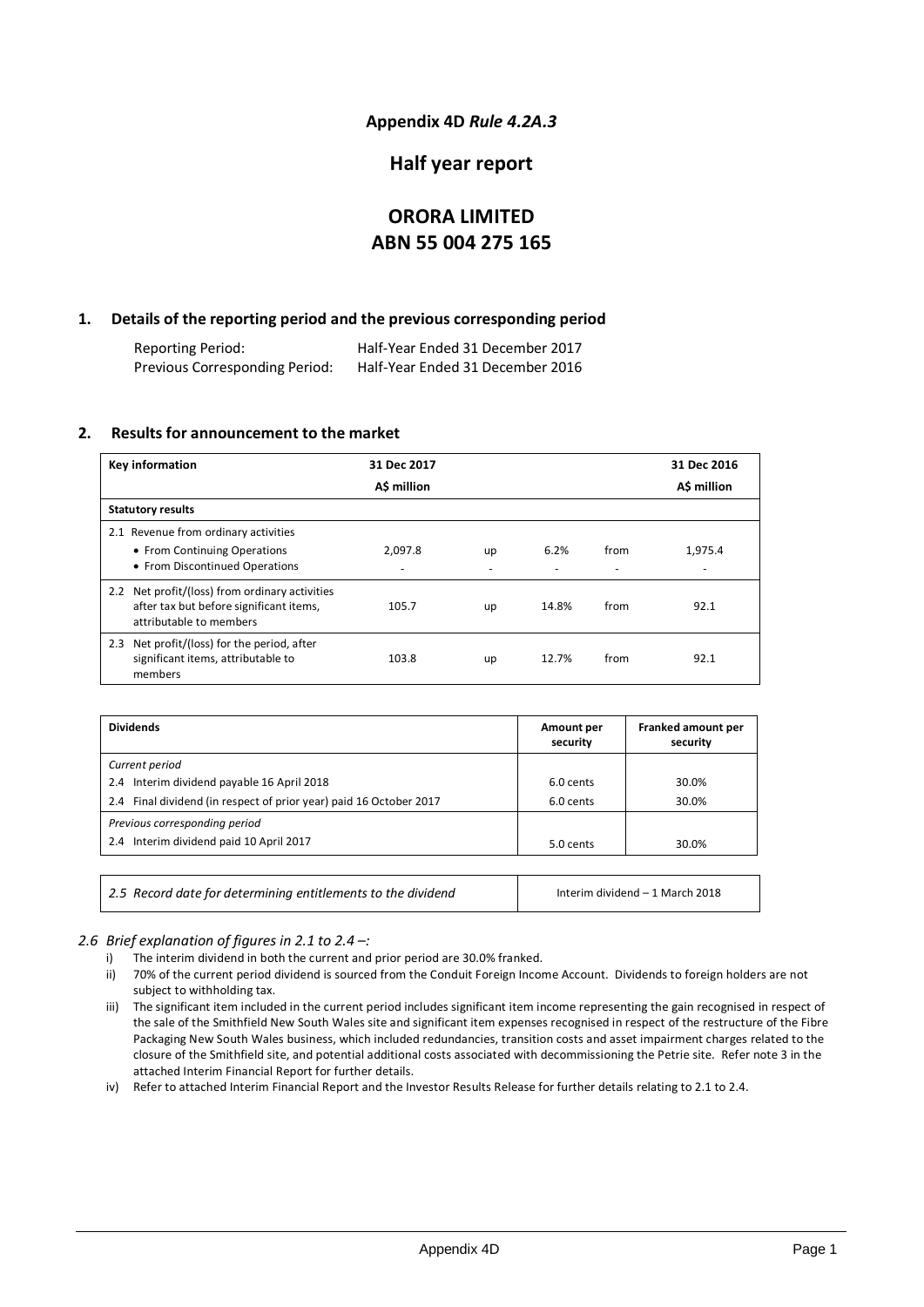### **3. Net tangible assets**

|                                                  | 31 December 2017 | 30 June 2017 | 31 December 2016 |
|--------------------------------------------------|------------------|--------------|------------------|
| Net tangible asset backing per ordinary security | \$0.94           | S0.91        | \$0.95           |

### **4. Control gained or lost over entities during the period having a material effect**

Refer to the attached Interim Financial Report, Note 1 – Business Acquisitions

#### **5. Details of individual dividends and payment dates**

Refer the attached Interim Financial Report, Note 5 - Dividends.

### **6. Details of dividend reinvestment plan**

The Dividend Reinvestment Plan (DRP) is in operation. No discount is available under the DRP in respect of the interim dividend. The price of shares issued under the Company's DRP for the interim dividend will be the average market price, based on the arithmetic average of the daily volume weighted average share price, of all Orora shares sold on the ASX for the ten trading days from 13 to 26 March 2018, inclusive. The issue price of the shares will be rounded to four decimal places. The last date for receipt of election notices for the DRP is 2 March 2018. Shares allotted under the DRP rank equally with existing fully paid ordinary shares of Orora Limited.

### **7. Details of associates and joint venture entities**

Not applicable

**8. For foreign entities, which set of accounting standards is used in compiling the report**

International Financial Reporting Standards

**9. The Interim Financial Report is not subject to a review report that is subject to a modified opinion, emphasis of matter or other matter paragraph (a copy of the review report is included in the attached Interim Financial Report).**

............................................................

Ann Stubbings Company Secretary

Dated: 14 February 2018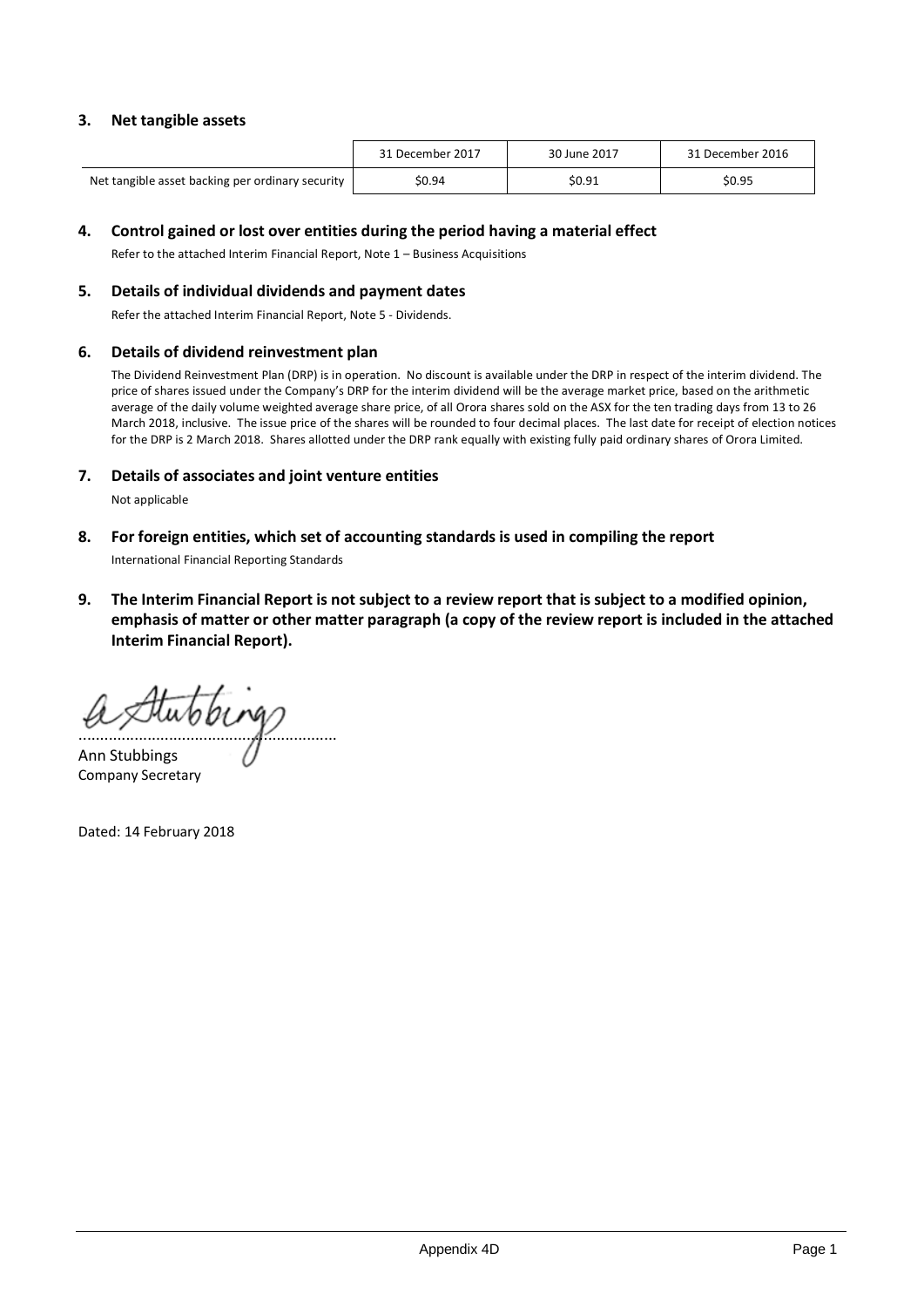# **ORORA LIMITED ABN: 55 004 275 165**

# **INTERIM FINANCIAL REPORT**

**31 DECEMBER 2017**

**14 February 2018**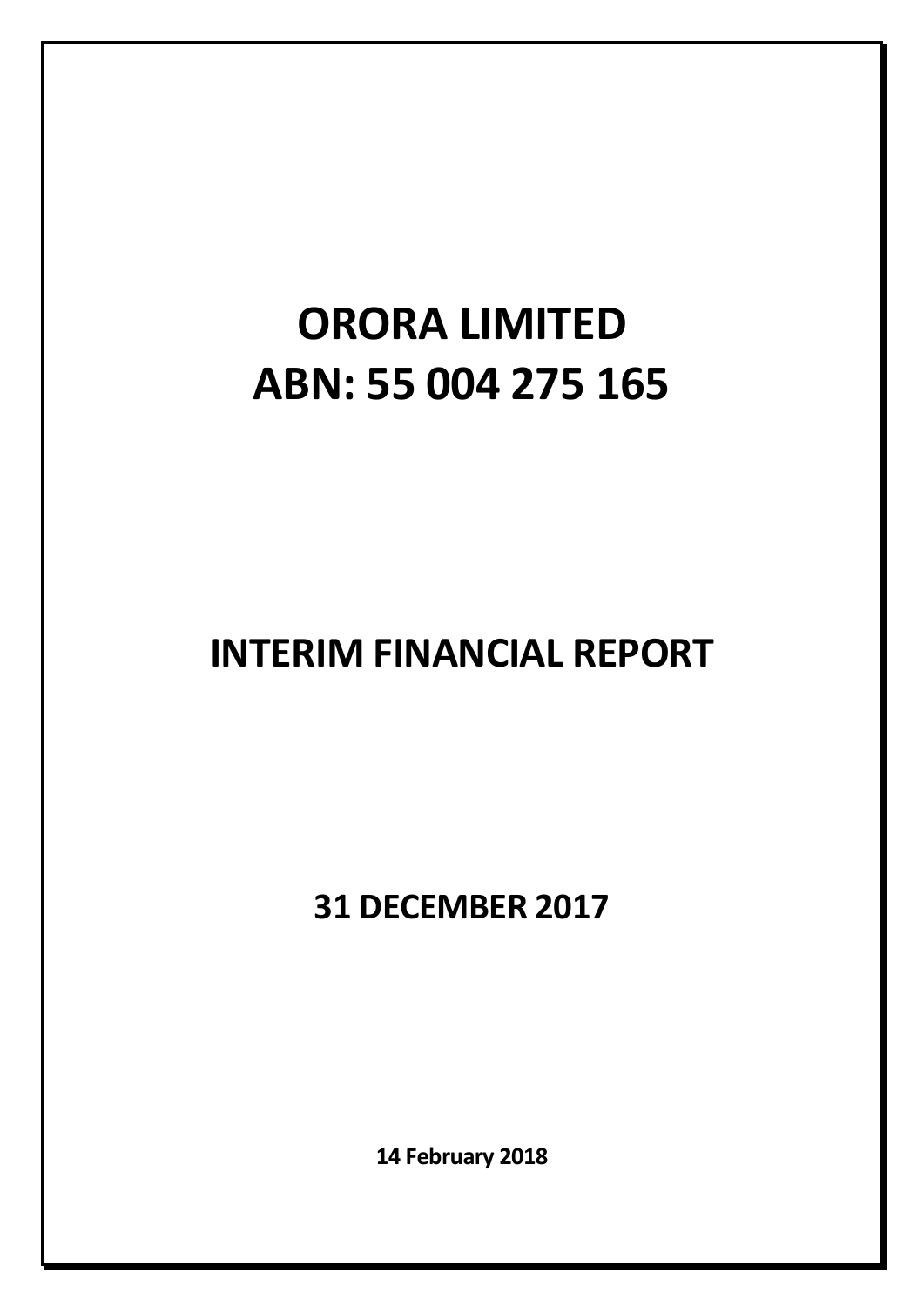# Contents

|    | Condensed Notes to the Consolidated Interim Financial Report |
|----|--------------------------------------------------------------|
|    |                                                              |
| 1. |                                                              |
| 2. |                                                              |
| 3. |                                                              |
| 4. |                                                              |
| 5. |                                                              |
| 6. |                                                              |
| 7. |                                                              |
| 8. |                                                              |
| 9. |                                                              |
|    |                                                              |
|    |                                                              |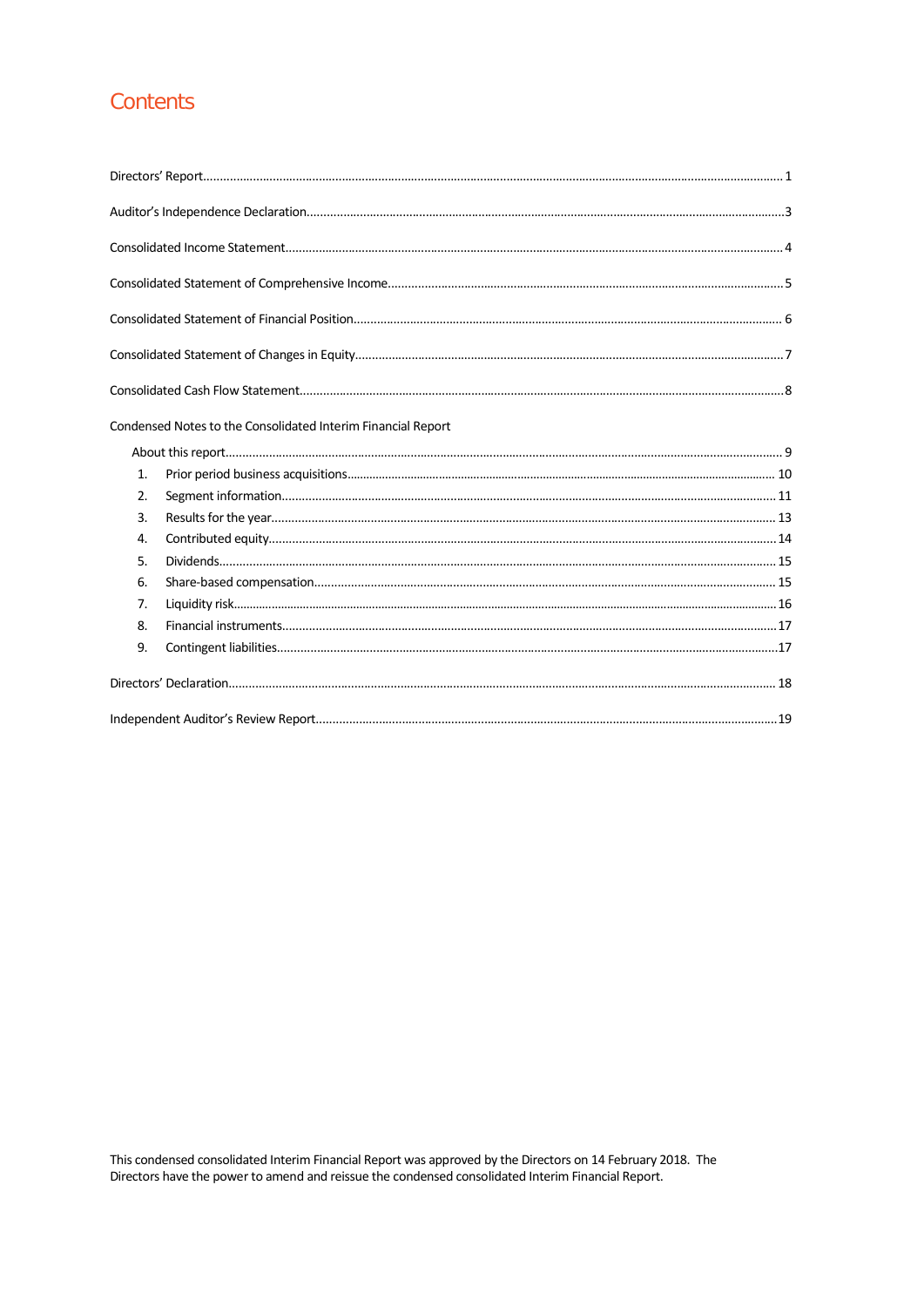# Directors' Report

The Directors present their report on the Group consisting of Orora Limited and the entities it controlled at the end of, or during, the half year ended 31 December 2017.

#### **Directors**

The following persons were Directors of Orora Limited during, or since the end of, the half year:

#### **Non-executive**

C I (Chris) Roberts - Chairman A P (Abi) Cleland S L (Samantha) Lewis G J (John) Pizzey J L (Jeremy) Sutcliffe

#### **Executive**

N D (Nigel) Garrard

#### **Review and Results of Operations**

The Group's consolidated statutory profit, after tax, for the half year ended 31 December 2017 was \$103.8 million, an increase of 12.7% compared with \$92.1 million in the comparative period, whilst the Group's earnings (profit from operations) increased from \$149.6 million to \$162.6 million. The current period profit from operations of \$162.6 million and the statutory profit after tax result of \$103.8 million includes one-off net significant item expense items of \$2.7 million and \$1.9 million respectively. This net significant item expense is made up of a \$32.4 million (\$22.7 million after tax) gain in respect of the sale of the Fibre Packaging Smithfield site and a \$35.1 million (\$24.6 million after tax) expense relating to the restructure of Fibre Packaging New South Wales, including the closure of the Smithfield site, and potential additional costs associated with decommissioning the Petrie Mill site.

#### *Australasia Segment*

Earnings before interest and tax, and before one-off items, of the Australasia segment increased to \$121.1 million from \$109.0 million derived from increased volumes and manufacturing and operating efficiencies achieved by both the Fibre and Beverage businesses. The Fibre business delivered higher earnings driven by successful revenue growth in targeted market segments, higher production volumes at the B9 Recycled Paper Mill and benefits from recent capital investment projects. Earnings from the Beverage business were also higher due to increased volumes in the Glass business, particularly the wine segment, and continued improvement in operating efficiencies across the business.

#### *North America Segment*

Earnings before interest and tax of the North America segment increased to \$60.3 million from \$55.1 million. The Packaging Solutions business grew earnings and increased margins as it continued to leverage its national footprint, product breadth and ongoing success in driving value add solutions, delivering growth in volumes with existing customers and new customer wins. The earnings of the Orora Visual business continue to improve. Resources have been employed to add the capability required to help drive the business forward to meet targeted return hurdles. Orora Visual's earnings were also adversely impacted by a doubtful debt provision of US\$1.0 million. The results of the North America segment include an adverse foreign currency translational impact of \$2.1 million from its US dollar denominated earnings, on the comparable period.

#### *Sale of Smithfield site*

In August 2017, the Group announced a number of plans in respect of a reorganisation of the Fibre Packaging New South Wales business including the closure of the fibre converting and distribution site in Smithfield along with the Group's commitment to upgrade the plant and machinery of the nearby Revesby facility, into which the operations of the Smithfield site are to be consolidated.

During the period the Smithfield site was closed and transfer of the site's operations into the nearby Revesby facility has commenced. In September 2017 the Group reached an agreement to sell the Smithfield site for total consideration of \$45.5 million, which has been received. A significant item gain of \$32.4 million (\$22.7 million after tax) has been recognised, representing the net profit on sale of the Smithfield site, refer note 3.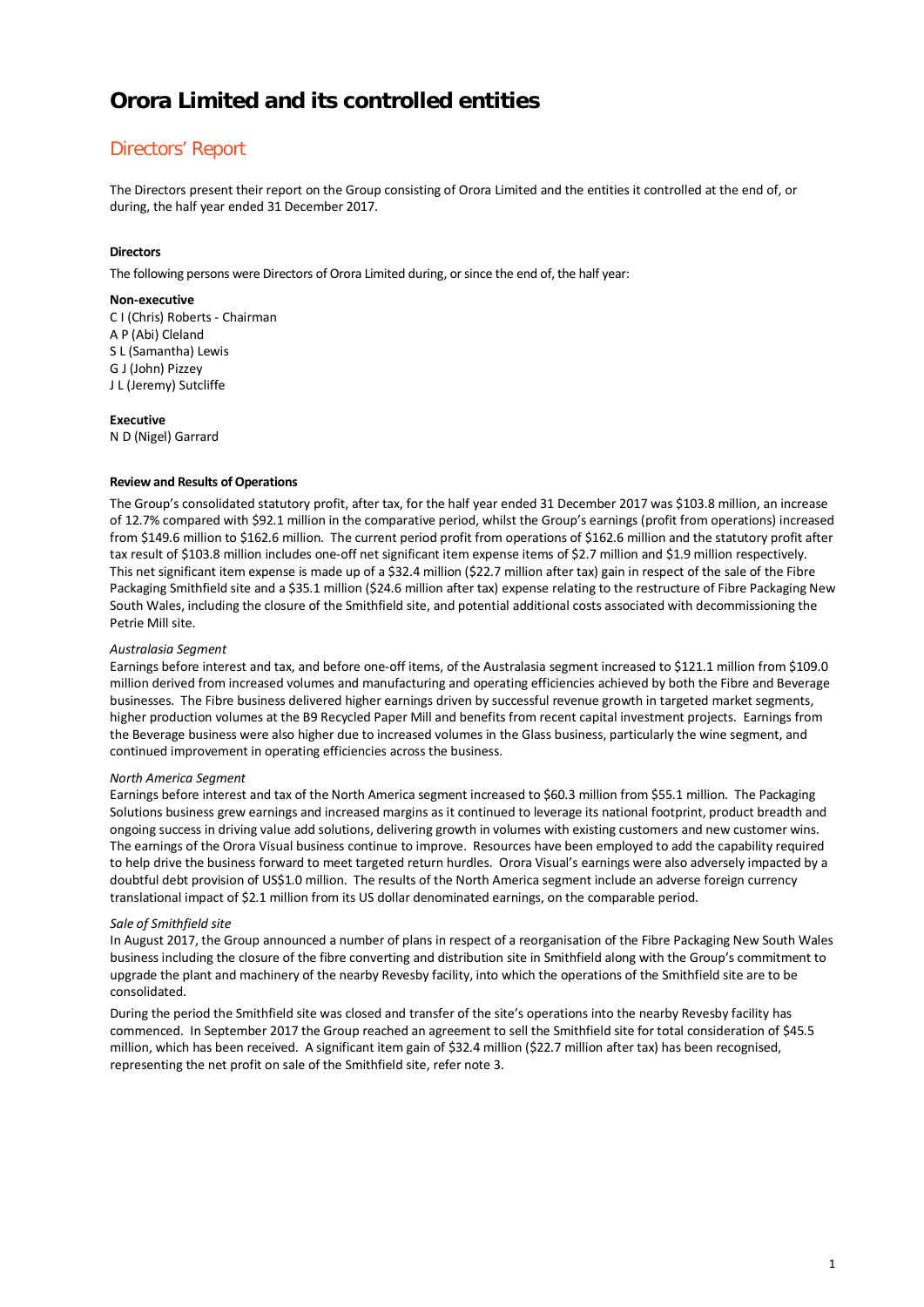# Directors' Report (continued)

#### **Review and Results of Operations(continued)**

#### *Restructuring and decommissioning costs*

During the period a significant item expense of \$35.1 million (\$24.6 million after tax) has been recognised in respect of the restructure of the Fibre Packaging New South Wales business, which included redundancies, transition costs and asset impairment charges related to the closure of the Smithfield site, and potential additional costs associated with decommissioning the Petrie site, refer note 3.

Additional analysis of operations of the Group for the half year ended 31 December 2017 is contained in Orora Limited's Statement to the Australian Securities Exchange and Investor Results Release dated 14 February 2018.

#### **Dividend**

Since 31 December 2017 the Directors have determined an interim dividend on ordinary shares, expected to be paid on 16 April 2018, of approximately \$72.1 million. This represents a dividend of 6.0 cents per share 30.0% franked, of which 70.0% will be sourced from the Conduit Foreign Income Account. The financial effect of this dividend has not been brought into account in the consolidated interim financial statements for the half year ended 31 December 2017 and will be recognised in subsequent financial reports.

#### **Auditor's Independence Declaration**

A copy of the auditor's independence declaration, as required under Section 307C of the *Corporations Act 2001*, is set out on page 3.

#### **Rounding Off**

The Group is of a kind referred to in the Australian Securities and Investments Commission (Rounding in Financial/Directors' Reports) Instrument 2016/191 and, in accordance with that Instrument, amounts in the interim financial report and Directors' Report have been rounded off to the nearest \$100,000 or, where the amount is \$50,000 or less, zero, unless specifically otherwise stated.

Signed in accordance with a resolution of the Directors, dated at Melbourne, this 14th day of February 2018.

 $\overline{\phantom{a}}$  , we can also the contract of  $\overline{\phantom{a}}$ 

C I Roberts **Chairman**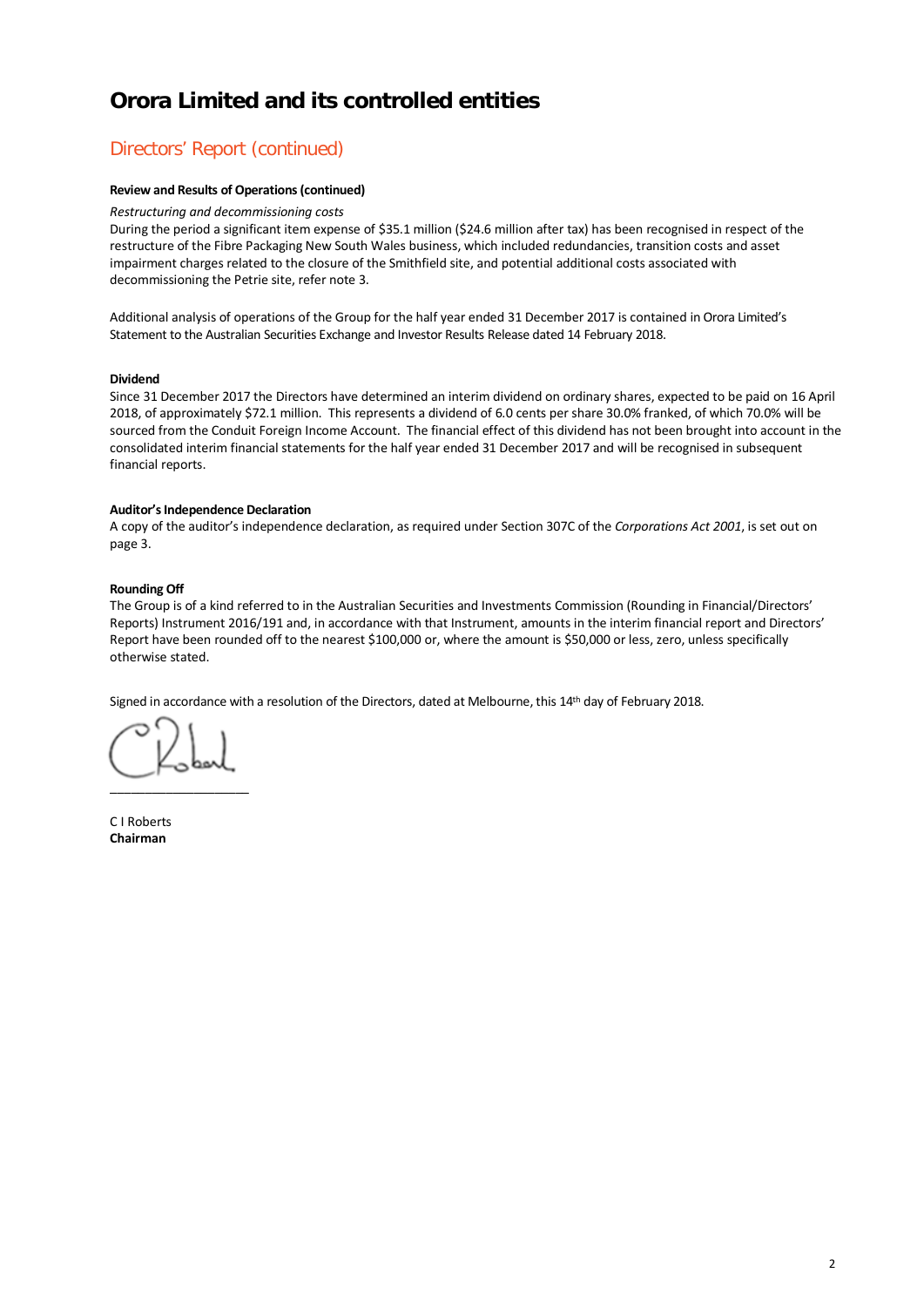

# **Auditor's Independence Declaration**

As lead auditor for the review of Orora Limited for the half-year ended 31 December 2017, I declare that to the best of my knowledge and belief, there have been:

- (a) no contraventions of the auditor independence requirements of the *Corporations Act 2001* in relation to the review; and
- (b) no contraventions of any applicable code of professional conduct in relation to the review.

This declaration is in respect of Orora Limited and the entities it controlled during the period.

Lisa Hatter

Lisa Harker Melbourne Partner PricewaterhouseCoopers

14 February 2018

*PricewaterhouseCoopers, ABN 52 780 433 757 2 Riverside Quay, SOUTHBANK VIC 3006, GPO Box 1331, MELBOURNE VIC 3001 T: 61 3 8603 1000, F: 61 [3 8603 1999, www.p](http://www.pwc.com.au/)wc.com.au*

Liability limited by a scheme approved under Professional Standards Legislation.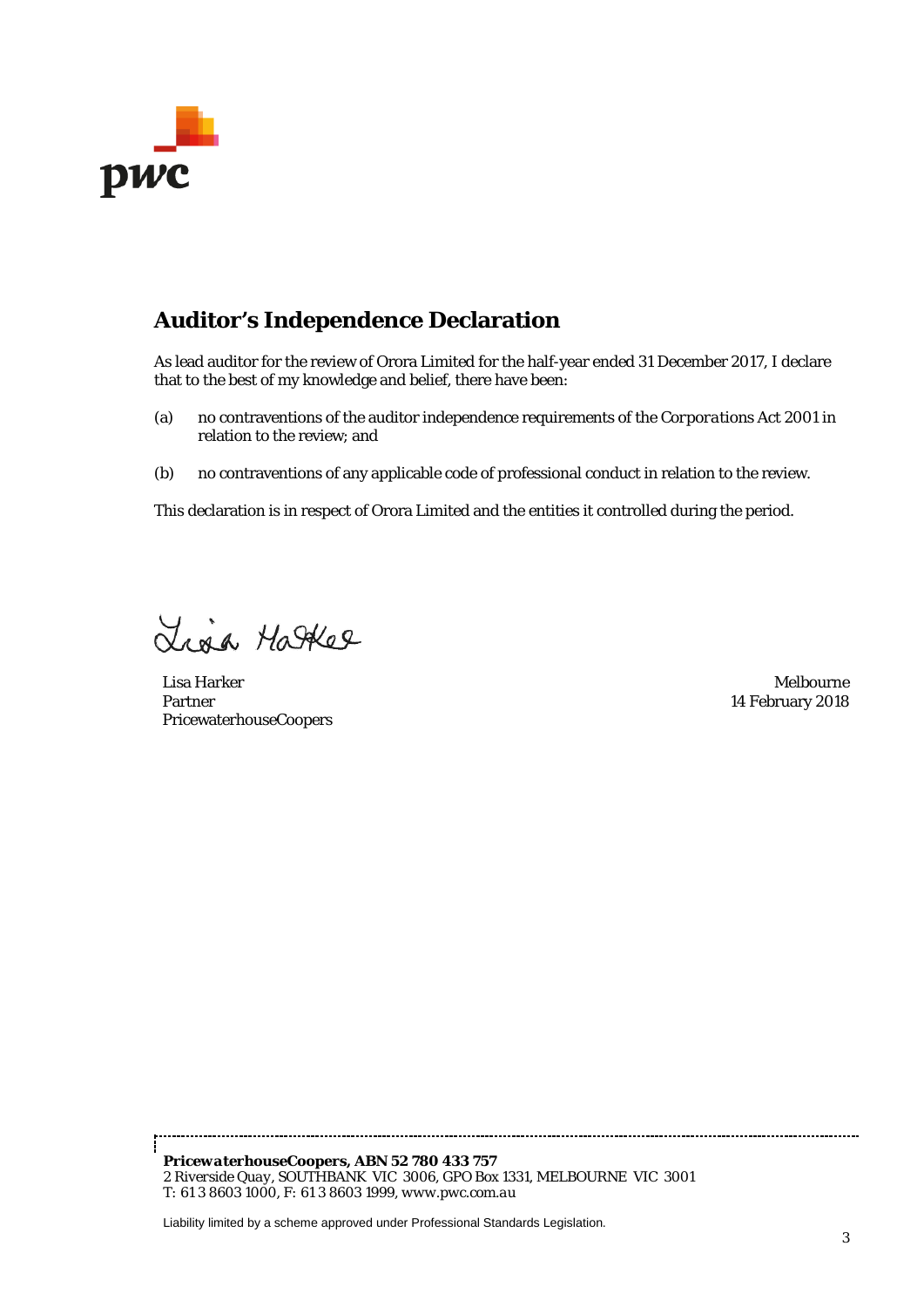### Consolidated Income Statement

For the six months ended 31 December 2017

| <b><i>S</i></b> million                                                       | <b>Note</b>    | <b>Dec 2017</b>      | <b>Dec 2016</b>      |
|-------------------------------------------------------------------------------|----------------|----------------------|----------------------|
| Sales revenue<br>Cost of sales                                                | $\overline{2}$ | 2,097.8<br>(1,693.3) | 1,975.4<br>(1,605.6) |
| <b>Gross profit</b>                                                           |                | 404.5                | 369.8                |
| Other income                                                                  | $\overline{2}$ | 39.7                 | 14.8                 |
| Sales and marketing expenses                                                  |                | (103.5)              | (95.9)               |
| General and administration expenses                                           |                | (178.1)              | (139.1)              |
| <b>Profit from operations</b>                                                 |                | 162.6                | 149.6                |
|                                                                               |                |                      |                      |
| Finance income                                                                | $\overline{2}$ |                      | 0.1                  |
| Finance expenses                                                              | 2              | (17.7)               | (19.0)               |
| <b>Net finance costs</b>                                                      |                | (17.7)               | (18.9)               |
| Profit before related income tax expense                                      | $\overline{2}$ | 144.9                | 130.7                |
| Income tax expense                                                            | 3              | (41.1)               | (38.6)               |
| Profit for the financial period attributable to the owners of Orora Limited   |                | 103.8                | 92.1                 |
| <b>Cents</b>                                                                  |                |                      |                      |
| Profit per share attributable to the ordinary equity holders of Orora Limited |                |                      |                      |
| Basic earnings per share                                                      |                | 8.7                  | 7.7                  |
| Diluted earnings per share                                                    |                | 8.5                  | 7.6                  |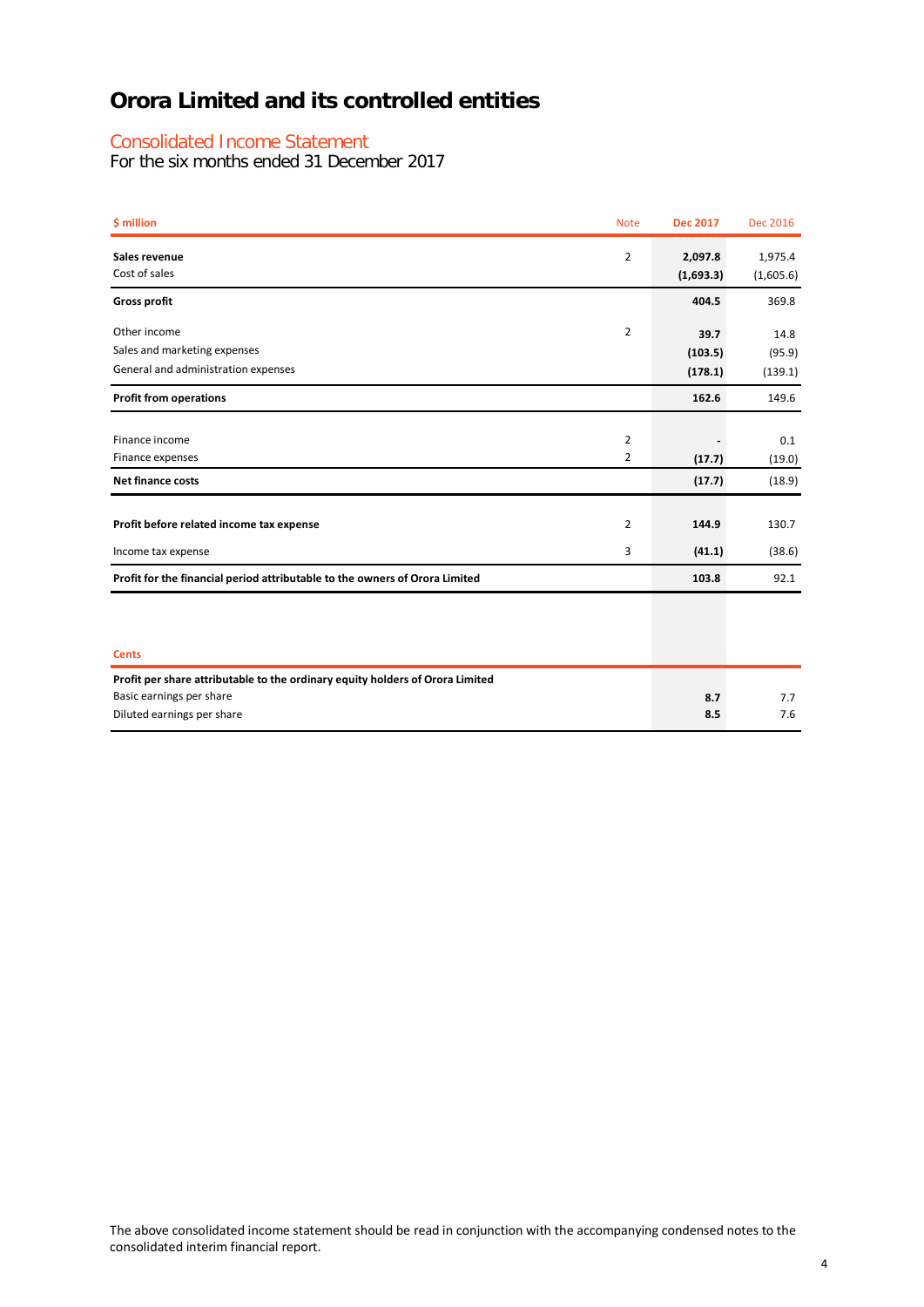# Consolidated Statement of Comprehensive Income

For the six months ended 31 December 2017

| \$ million                                                                                      | <b>Dec 2017</b> | Dec 2016 |
|-------------------------------------------------------------------------------------------------|-----------------|----------|
| Profit for the financial period                                                                 | 103.8           | 92.1     |
| Other comprehensive income/(expense)                                                            |                 |          |
| Items that may be reclassified to profit or loss:                                               |                 |          |
| Cash flow hedge reserve                                                                         |                 |          |
| Unrealised gains on cash flow hedges                                                            | 2.5             | 3.7      |
| Realised losses transferred to profit or loss                                                   | 3.4             | 8.1      |
| Realised losses transferred to non-financial assets                                             | 0.3             | 0.9      |
| Income tax relating to these items                                                              | (1.7)           | (3.8)    |
| <b>Exchange fluctuation reserve</b>                                                             |                 |          |
| Exchange differences on translation of foreign operations                                       | (4.1)           | 5.1      |
| Net investment hedge of foreign operations                                                      | (5.8)           | 1.3      |
| Other comprehensive (expense)/income for the financial period, net of tax                       | (5.4)           | 15.3     |
| Total comprehensive income for the financial period attributable to the owners of Orora Limited | 98.4            | 107.4    |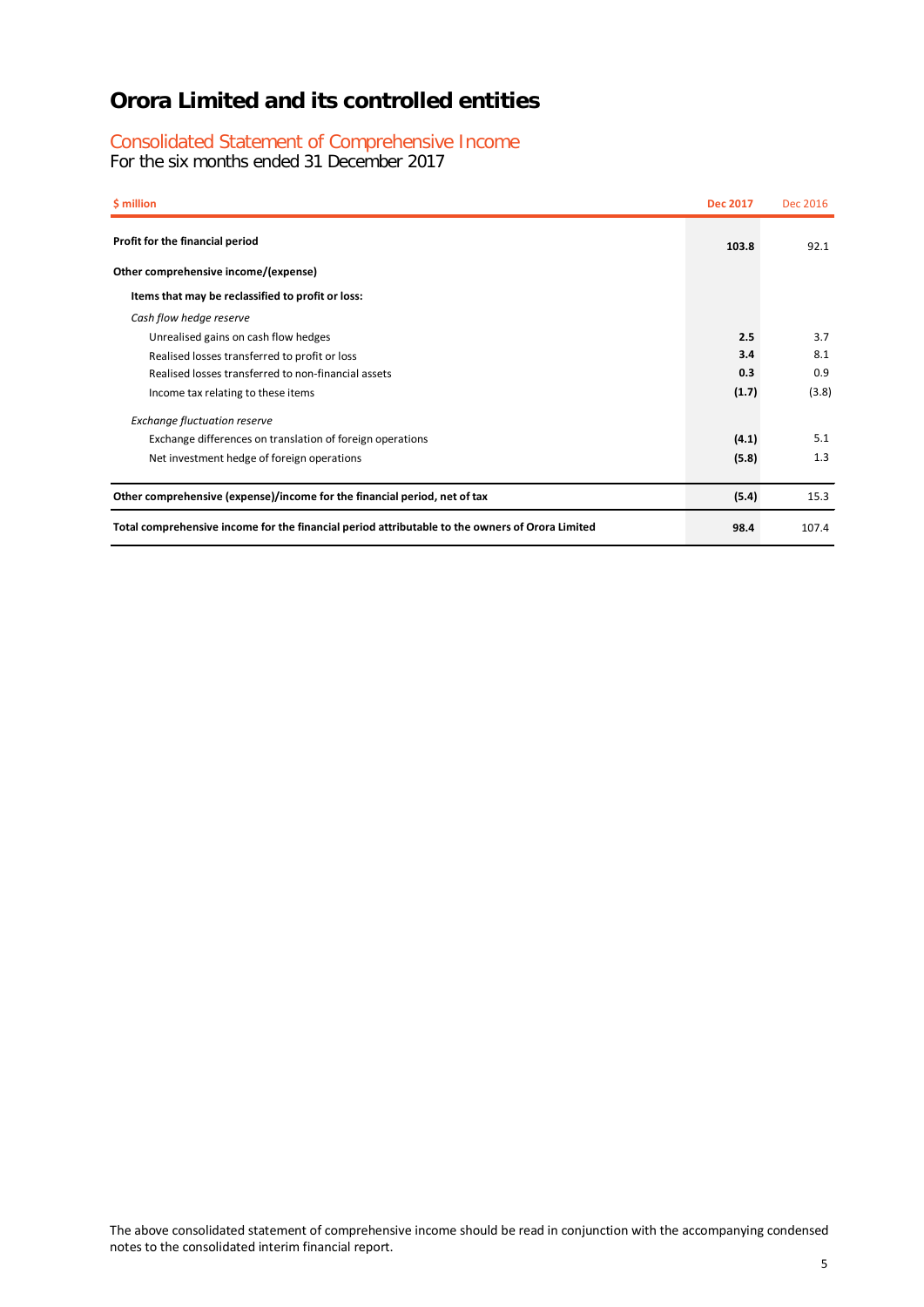# Consolidated Statement of Financial Position

As at 31 December 2017

| \$ million                           | <b>Note</b> | <b>Dec 2017</b> | <b>June 2017</b> |
|--------------------------------------|-------------|-----------------|------------------|
| <b>Current assets</b>                |             |                 |                  |
| Cash and cash equivalents            |             | 80.0            | 58.5             |
| Trade and other receivables          |             | 585.9           | 571.6            |
| Inventories                          |             | 536.7           | 492.6            |
| Derivatives                          |             | 3.1             | 1.3              |
| Other current assets                 |             | 57.6            | 46.1             |
| <b>Total current assets</b>          |             | 1,263.3         | 1,170.1          |
| <b>Non-current assets</b>            |             |                 |                  |
| Property, plant and equipment        |             | 1,664.9         | 1,648.6          |
| Goodwill and intangible assets       |             | 451.2           | 446.5            |
| Derivatives                          |             | 0.3             | 0.2              |
| Other non-current assets             |             | 102.4           | 97.8             |
| <b>Total non-current assets</b>      |             | 2,218.8         | 2,193.1          |
| <b>Total assets</b>                  |             | 3,482.1         | 3,363.2          |
| <b>Current liabilities</b>           |             |                 |                  |
| Trade and other payables             |             | 873.2           | 826.9            |
| Interest-bearing liabilities         |             | 31.2            | 21.1             |
| Derivatives                          |             | 4.5             | 7.8              |
| <b>Current tax liabilities</b>       |             | 18.2            | 2.8              |
| Provisions                           |             | 152.2           | 126.8            |
| <b>Total current liabilities</b>     |             | 1,079.3         | 985.4            |
| <b>Non-current liabilities</b>       |             |                 |                  |
| Other payables                       |             | 26.9            | 40.5             |
| Interest-bearing liabilities         |             | 706.0           | 711.4            |
| Derivatives                          |             | 3.7             | 5.8              |
| Deferred tax liabilities             |             | 57.3            | 49.1             |
| Provisions                           |             | 24.8            | 24.2             |
| <b>Total non-current liabilities</b> |             | 818.7           | 831.0            |
| <b>Total liabilities</b>             |             | 1,898.0         | 1,816.4          |
| <b>NET ASSETS</b>                    |             | 1,584.1         | 1,546.8          |
|                                      |             |                 |                  |
| <b>Equity</b>                        |             |                 |                  |
| Contributed equity                   | 4           | 498.9           | 508.7            |
| Treasury shares                      | 4           | (12.3)          | (36.4)           |
| Reserves                             |             | 135.3           | 144.0            |
| Retained earnings                    |             | 962.2           | 930.5            |
| <b>TOTAL EQUITY</b>                  |             | 1,584.1         | 1,546.8          |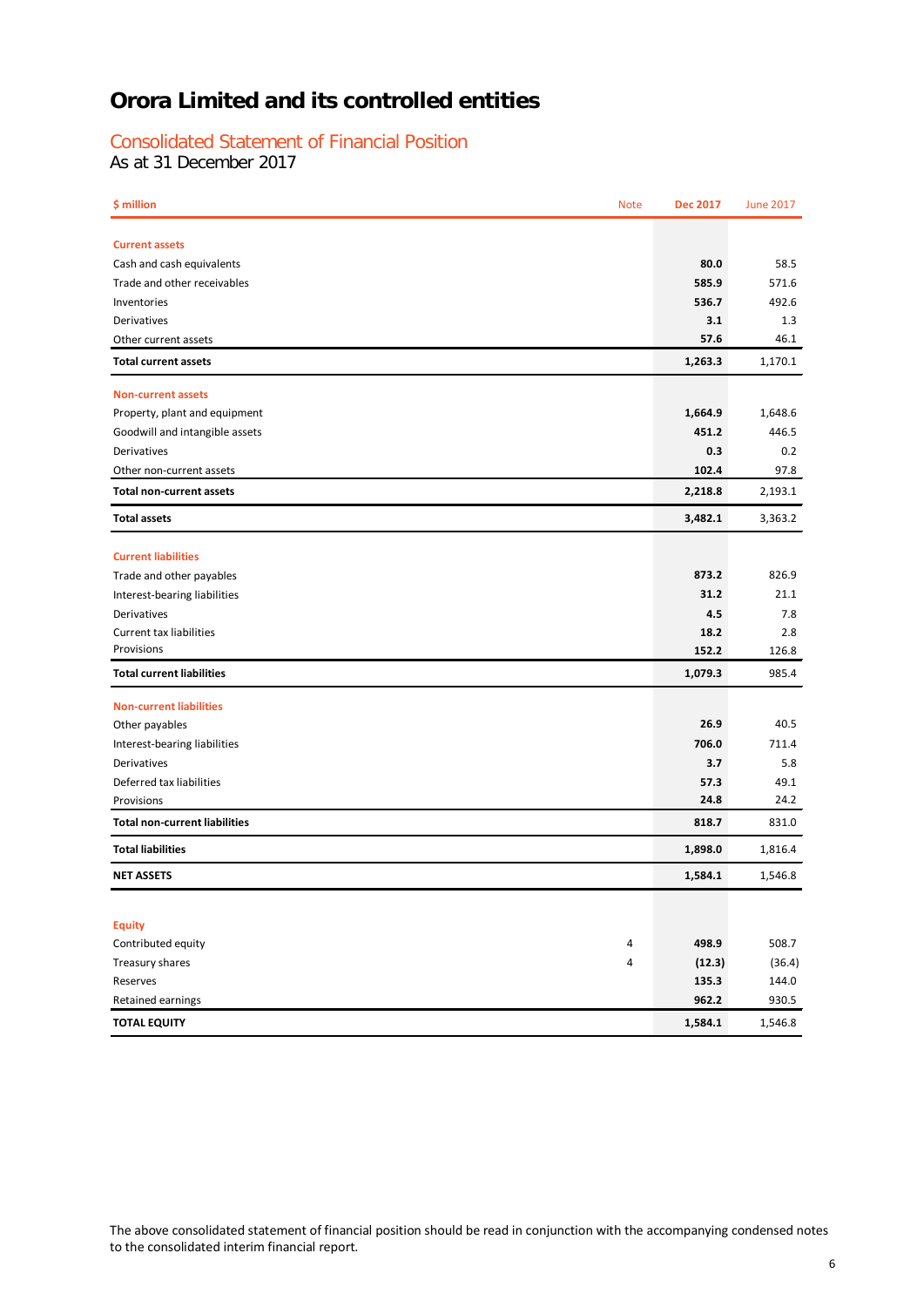## Consolidated Statement of Changes in Equity

For the six months ended 31 December 2017

|                                                           |             |                    | <b>Attributable to owners of Orora Limited</b> |                 |              |
|-----------------------------------------------------------|-------------|--------------------|------------------------------------------------|-----------------|--------------|
|                                                           |             | <b>Contributed</b> |                                                | <b>Retained</b> | <b>Total</b> |
| \$ million                                                | <b>Note</b> | equity             | <b>Reserves</b>                                | earnings        | equity       |
| Balance at 1 July 2017                                    |             | 472.3              | 144.0                                          | 930.5           | 1,546.8      |
| Net profit for the financial period                       |             |                    |                                                | 103.8           | 103.8        |
| Other comprehensive income/(loss):                        |             |                    |                                                |                 |              |
| Unrealised gains on cash flow hedges                      |             |                    | 2.5                                            |                 | 2.5          |
| Realised losses transferred to profit or loss             |             |                    | 3.4                                            |                 | 3.4          |
| Realised losses transferred to non-financial assets       |             |                    | 0.3                                            |                 | 0.3          |
| Exchange differences on translation of foreign operations |             |                    | (9.9)                                          |                 | (9.9)        |
| Deferred tax                                              |             |                    | (1.7)                                          |                 | (1.7)        |
| Total other comprehensive expense                         |             |                    | (5.4)                                          |                 | (5.4)        |
| Transactions with owners in their capacity as owners:     |             |                    |                                                |                 |              |
| Proceeds received from employees on exercise of options   |             | 6.3                |                                                |                 | 6.3          |
| Dividends paid                                            | 5           |                    |                                                | (72.1)          | (72.1)       |
| Settlement of options and performance rights              |             | 8.0                | (8.0)                                          |                 |              |
| Share-based payment expense                               | 6           | ÷.                 | 4.7                                            |                 | 4.7          |
| <b>Balance at 31 December 2017</b>                        |             | 486.6              | 135.3                                          | 962.2           | 1,584.1      |
|                                                           |             |                    |                                                |                 |              |
| Balance at 1 July 2016                                    |             | 481.8              | 136.8                                          | 879.0           | 1,497.6      |
| Net profit for the financial period                       |             |                    |                                                | 92.1            | 92.1         |
| Other comprehensive income/(loss):                        |             |                    |                                                |                 |              |
| Unrealised gains on cash flow hedges                      |             |                    | 3.7                                            |                 | 3.7          |
| Realised losses transferred to profit or loss             |             |                    | 8.1                                            |                 | 8.1          |
| Realised losses transferred to non-financial assets       |             |                    | 0.9                                            |                 | 0.9          |
| Exchange differences on translation of foreign operations |             |                    | 6.4                                            |                 | 6.4          |
| Deferred tax                                              |             | $\overline{a}$     | (3.8)                                          |                 | (3.8)        |
| Total other comprehensive income                          |             | ÷,                 | 15.3                                           | L.              | 15.3         |
| Transactions with owners in their capacity as owners:     |             |                    |                                                |                 |              |
| Proceeds received from employees on exercise of options   |             | 6.2                |                                                |                 | 6.2          |
| Shares granted on business acquisition transaction        |             | 2.1                |                                                |                 | 2.1          |
| Purchase of treasury shares                               |             | (22.4)             |                                                |                 | (22.4)       |
| Dividends paid                                            | 5           |                    |                                                | (60.0)          | (60.0)       |
| Settlement of options and performance rights              |             | 6.0                | (6.0)                                          |                 |              |
| Share-based payment expense                               | 6           |                    | 4.7                                            |                 | 4.7          |
| <b>Balance at 31 December 2016</b>                        |             | 473.7              | 150.8                                          | 911.1           | 1,535.6      |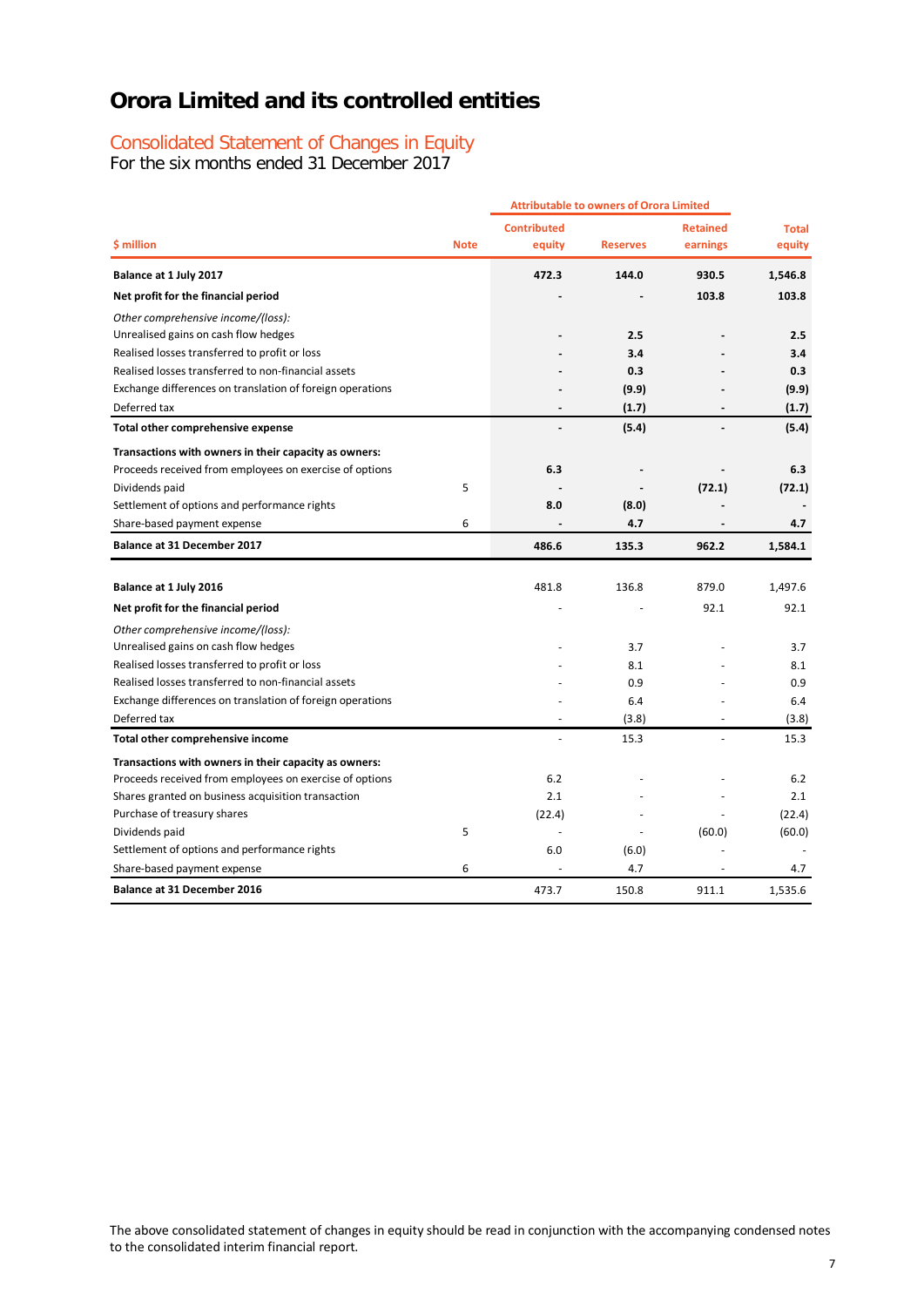### Consolidated Cash Flow Statement

For the six months ended 31 December 2017

| \$ million                                                                                     | <b>Dec 2017</b> | Dec 2016 |
|------------------------------------------------------------------------------------------------|-----------------|----------|
| Cash flows from/(used in) operating activities                                                 |                 |          |
| Profit for the financial period                                                                | 103.8           | 92.1     |
| Depreciation                                                                                   | 58.4            | 51.8     |
| Amortisation of intangible assets                                                              | 3.6             | 3.9      |
| Net impairment losses on property, plant and equipment, intangibles, receivables and inventory | 3.8             | 3.7      |
| Net finance costs                                                                              | 17.7            | 18.9     |
| Net gain on disposal of non-current assets                                                     | (32.1)          | (6.0)    |
| Fair value gain on financial instruments at fair value through income statement                | (0.9)           | (1.3)    |
| Share-based payment expense                                                                    | 4.7             | 4.7      |
| Restructuring and decommissioning expense                                                      | 35.1            |          |
| Other sundry items                                                                             | 10.7            | 11.3     |
| Income tax expense                                                                             | 41.1            | 38.6     |
| Operating cash inflow before changes in working capital and provisions                         | 245.9           | 217.7    |
| - (Increase)/Decrease in prepayments and other operating assets                                | (22.6)          | (17.3)   |
| - (Decrease)/Increase in provisions                                                            | (12.6)          | (11.9)   |
| - (Increase)/Decrease in trade and other receivables                                           | (21.3)          | 2.8      |
| - (Increase)/Decrease in inventories                                                           | (53.4)          | (51.9)   |
| - Increase/(Decrease) in trade and other payables                                              | 37.3            | 55.2     |
|                                                                                                | 173.3           | 194.6    |
| Interest received                                                                              |                 | 0.1      |
| Interest and borrowing costs paid                                                              | (16.4)          | (17.8)   |
| Income tax paid                                                                                | (18.7)          | (22.4)   |
| Net cash inflow from operating activities                                                      | 138.2           | 154.5    |
|                                                                                                |                 |          |
| Cash flows from/(used in) investing activities                                                 |                 |          |
| Granting of loans to associated companies and other persons                                    | (1.1)           | (0.5)    |
| Payments for acquisition of controlled entities and businesses, net of cash acquired           | (12.5)          | (7.7)    |
| Payments for property, plant and equipment and intangible assets                               | (93.0)          | (75.9)   |
| Proceeds on disposal of non-current assets                                                     | 46.7            | 15.2     |
| Net cash flows used in investing activities                                                    | (59.9)          | (68.9)   |
|                                                                                                |                 |          |
| Cash flows from/(used in) financing activities                                                 |                 |          |
| Proceeds from exercise of employee share options                                               | 6.4             | 6.2      |
| Payments for treasury shares                                                                   | 774.3           | (22.4)   |
| Proceeds from borrowings                                                                       |                 | 697.3    |
| Repayment of borrowings                                                                        | (759.3)         | (640.5)  |
| Dividends paid and other equity distributions                                                  | (72.1)          | (60.0)   |
| Net cash flows used in financing activities                                                    | (50.7)          | (19.4)   |
| Net increase in cash held                                                                      | 27.6            | 66.2     |
| Cash and cash equivalents at the beginning of the financial period                             | 53.4            | 66.1     |
| Effects of exchange rate changes on cash and cash equivalents                                  | (1.0)           | 3.6      |
|                                                                                                |                 | (1)      |
| Cash and cash equivalents at the end of the financial period                                   | 80.0            | 135.9    |

<sup>(1)</sup>The cash and cash equivalents balance at 31 December 2016 reflects the draw-down of debt during the month of December to fund the acquisition of The Register Print Group which was completed in early January 2017.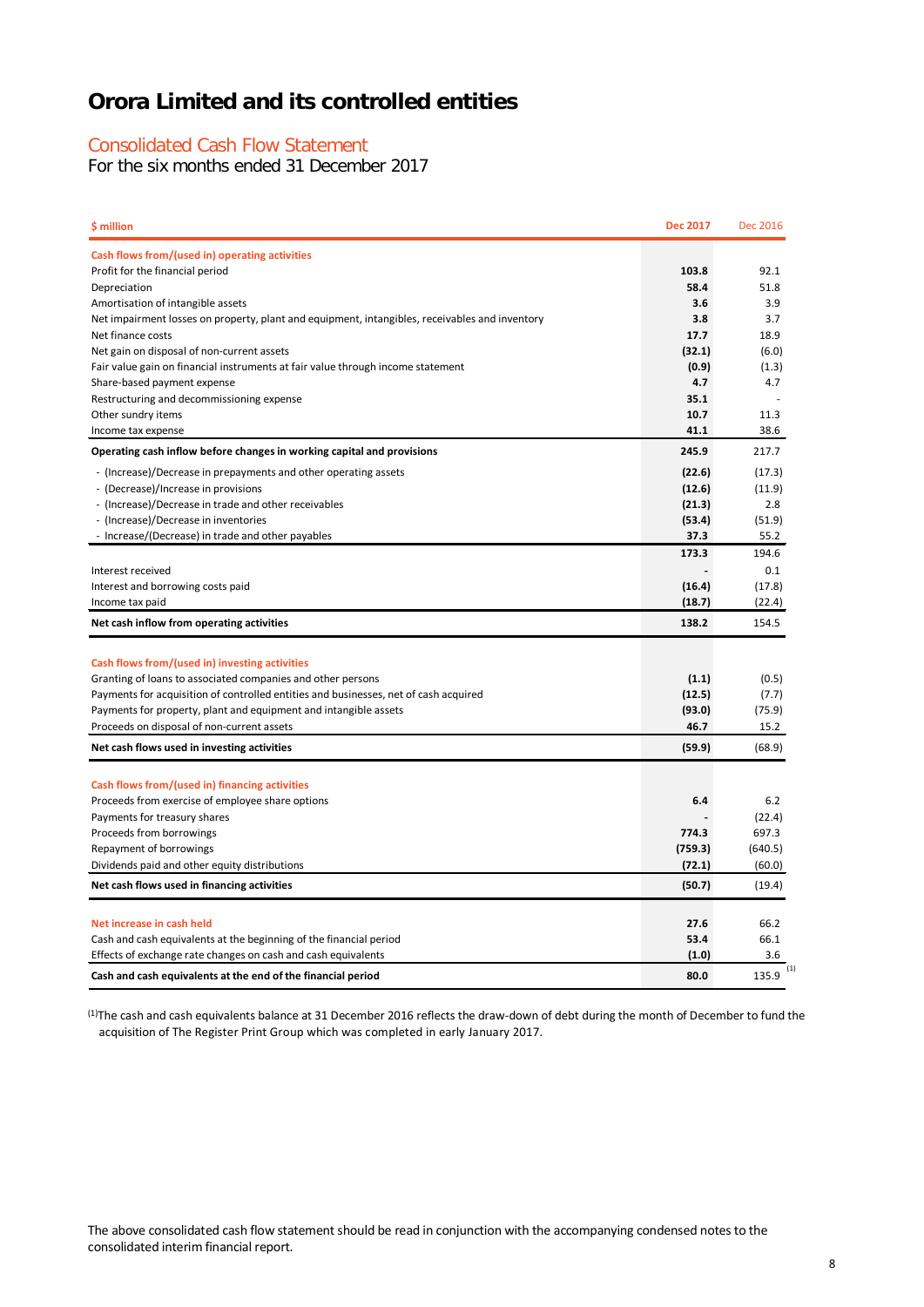# Condensed Notes to the Consolidated Interim Financial Report

For the six months ended 31 December 2017

### About this report

Orora Limited (the Company) is a for-profit entity for the purposes of preparing this financial report and is domiciled in Australia. These condensed consolidated interim financial statements ('interim financial report') as at and for the six months ended 31 December 2017 comprise the Company and its subsidiaries (together referred to as the 'Group'). The Group is primarily involved in the manufacture and supply of packaging products and services to the grocery, fast moving consumer goods and industrial markets.

These interim financial statements for the Group for the six months ended 31 December 2017 were approved by the Company's Board of Directors on 14 February 2018. The Directors have the power to amend and reissue the interim financial report.

The Annual Report of the Group as at and for the year ended 30 June 2017 is available upon request from the Company's registered office at 109 Burwood Road, Hawthorn 3122, Victoria, Australia or a[t www.ororagroup.com.](http://www.ororagroup.com/)

This interim financial report:

- has been prepared in accordance with the requirements of Accounting Standard AASB 134 *Interim Financial Reporting* (AASB 134) and the *Corporations Act 2001;*
- does not include all of the information required for a full financial report, and should be read in conjunction with the Annual Report of the Group as at and for the year ended 30 June 2017 and any public announcements made by Orora Limited and its controlled entities during the half year in accordance with continuous disclosure obligations arising under the *Corporations Act 2001*;
- has been prepared under historical cost basis except for financial instruments which have been measured at fair value. Non-derivative financial instruments are measured at fair through the income statement;
- is presented in Australian dollars with values rounded to the nearest \$100,000 unless otherwise stated, in accordance with the ASIC Corporations (Rounding in Financial/Directors' Reports) Instrument 2016/191;
- presents reclassified comparative information where required for consistency with the current period presentation;
- adopts all new and amended Accounting Standards and Interpretations issued by the AASB that are relevant to the operations of the Group and effective for reporting periods beginning on or after 1 July 2017;
- does not early adopt any Accounting Standards and Interpretations that have been issued or amended but are not yet effective, with the exception of AASB 9 *Financial Instruments (*December 2014), which was adopted on 1 July 2015; and
- has applied the Group accounting policies consistently to all periods presented.

# **Judgements and estimates**

The preparation of the financial statements requires management to exercise judgement in applying the Group's accounting policies. It also requires the use of estimates and assumptions that affect the reported amounts of assets, liabilities, income and expenses.

The judgement, estimates and assumptions applied in the interim financial statements, including the key sources of estimation uncertainty are the same as those applied in the Group's last Annual Report for the year ended 30 June 2017.

#### New and amended accounting standards and interpretations

All new and amended Australian Accounting Standards and Interpretations mandatory as at 1 July 2017 to the Group have been adopted, including:

- AASB 2016-2 *Amendments to Australian Accounting Standards – Disclosure Initiative: Amendments to AASB 107*
- AASB 2016-1 *Amendments to Australian Accounting Standards – Recognition of Deferred Tax Assets for Unrealised Losses [AASB 112]*

The adoption of the amending standards has not resulted in a change to the financial performance or position of the Group.

#### Issued but not yet effective

The following new or amended accounting standards issued by the AASB are relevant to current operations and may impact the Group in the period of initial application. They are available for early adoption but have not been applied in preparing this interim financial report.

#### **AASB 15** *Revenue from Contracts with Customers*

AASB 15 replaces existing revenue recognition guidance, including AASB 118 *Revenue*, AASB 111 *Construction Contracts*, Interpretation 13 *Customer Loyalty Programmes*, Interpretation 15 *Agreements for the Construction of Real Estate*, Interpretation 18 *Transfers of Assets from Customers* and Interpretation 131 *Revenue – Barter Transactions Involving Advertising Services*.

The new standard establishes a comprehensive framework for determining whether, how much and when revenue is recognised. The framework is based on the principle that revenue is recognised when control of a good or service transfers to a customer. The notion of control under AASB 15 replaces the existing notion of risk and rewards under the current accounting standards. AASB 15 will require the Group to identify distinct promises in contracts with customers that qualify as 'performance obligations'. The price receivable from customers must then be allocated between the performance obligations identified.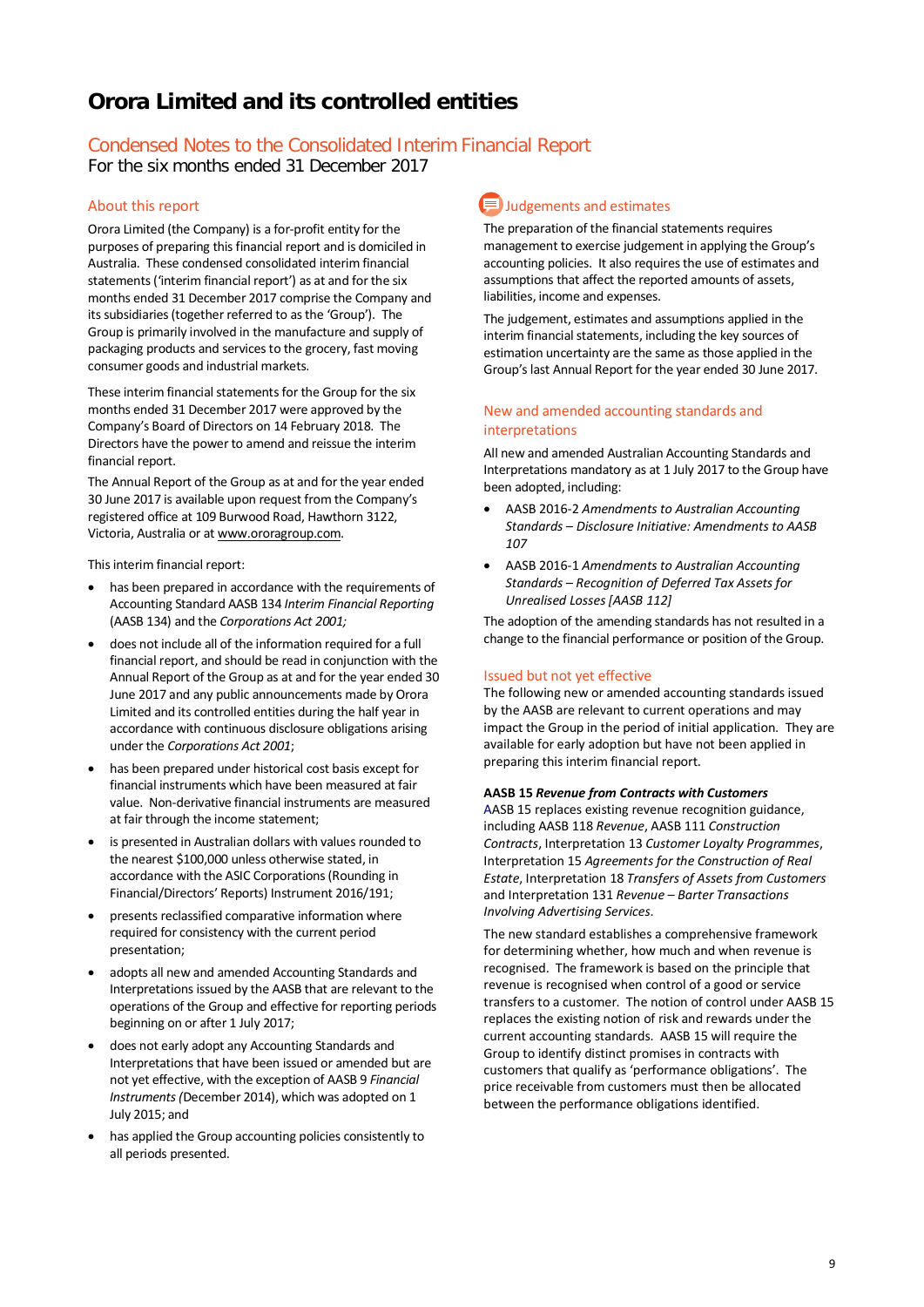## Condensed Notes to the Consolidated Interim Financial Report

For the six months ended 31 December 2017

#### Issued but not yet effective (continued) **AASB 15** *Revenue from Contracts with Customers*

*(continued)*

The initial assessment of the impact of AASB 15 identified a number of areas where further detailed analysis was required to assess the potential impact, if any, upon the Group's revenue recognition practices; these included:

- trading terms with customers that include bill and hold arrangements;
- pricing adjustment structures including volume rebates and discounts and payment of upfront contract incentives; and
- consignment arrangements with customers and provisioning of other services

The assessment of the impact of AASB 15 upon the Group's material revenue streams has been substantially completed and the results of this have not identified any material impact upon the Group's current revenue recognition practice or policies and therefore it is not anticipated that there will be any material impact upon the Group's financial results for the comparative period, being the financial year ending 30 June 2018, upon adoption of this standard on 1 July 2018.

Revenue recognition is one of the areas where management is required to exercise judgement in applying the Group's accounting policies particularly in respect of identifying the appropriate timing and amount of revenue that is recognised.

#### **AASB 16** *Leases*

AASB 16 replaces the current dual operating/finance lease accounting model for lessees under AASB 117 *Leases* and the guidance contained in Interpretation 4 *Determining whether an Arrangement contains a Lease*.

The new standard introduces a single, on-balance sheet accounting model, similar to the current finance lease accounting. Under the new standard Orora will be required to recognise a 'right-of-use' asset and a lease liability for all identified leased assets which will result in a grossing up of the assets and liabilities of the Group balance sheet. The current operating lease expense will be replaced with a depreciation charge as the right-of-use asset recognised is depreciated over the lease term and a finance charge representing the unwinding on the discounted future lease payments. Operating cash flow will be higher as repayment of the principal portion of the lease liability will be classified as a financing activity.

The standard is applicable from 1 January 2019 with early adoption permitted with some targeted relief from the application of the lease accounting model where a lease is for a term of 12 months or less and for low value items.

As at 31 December 2017 the Group has non-cancellable undiscounted operating lease commitments of \$443.5 million (June 2017: \$471.8 million). The adoption of AASB 16 is expected to materially gross up the financial position of the Group and impact key financial ratios however the extent to which the lease commitments will impact the financial position and results of the Group has yet to be determined as the detailed assessment of the impact of AASB 16 is ongoing.

#### **AASB 2016-5** *Amendments to Australian Accounting Standards – Classification and Measurement of Share-based Payment Transactions*

AASB 2016-5 amends the accounting for cash-settled sharebased payments and equity-settled awards that include a 'net settlement' feature in respect of withholding taxes.

The amendment clarifies that the fair value of a cash-settled award is determined on a basis consistent with that used for equity-settled awards with any modification to a cash-settled award reflected immediately in the measurement of fair value. Any incremental value added to an equity-settled award is to be recognised over the remaining vesting period, any reduction in value is ignored.

In respect of net settlement features relating to withholding taxes the amendments require the entity to disclose an estimate of the amount that it expects to pay to the tax authority in respect of the withholding tax obligations.

The amendments are applicable from 1 January 2018, with early adoption permitted. At the date of this report the assessment of the amendments made to AASB 2 by AASB 2016-5 indicate that there will be no impact upon the financial performance or position of Orora. The Group has not granted any cash-settlement arrangements nor are there any net settlement features relating to tax obligations. All current awards are accounted for as equity settled share based payments.

#### 1. Prior period business acquisitions

#### Register Print Group, the Garvey Group and Graphic Tech

In January 2017, the Group acquired the Register Print Group, followed closely by the acquisition of The Garvey Group and Graphic Tech in March 2017. The acquired businesses provide point-of-purchase (POP) retail display solutions to blue-chip retailers and brand owners in the USA and have expanded the Group's POP capabilities. The result of these businesses are included in the North American segment from the date of acquisition.

As at 31 December 2017, the accounting for these acquisitions has been provisionally determined as the postclose adjustment process remains in progress. Management is continuing to assess the fair value of the opening balance sheets which may result in adjustments to the fair value attributable to the net assets acquired as reported below.

#### **Purchase consideration**

**\$ million**

| <b>Total purchase consideration</b>   | 136.0 |
|---------------------------------------|-------|
| Deferred consideration                | 14.4  |
| Initial cash consideration paid $(1)$ | 121.6 |

(1)Paid during the financial year ended 30 June 2017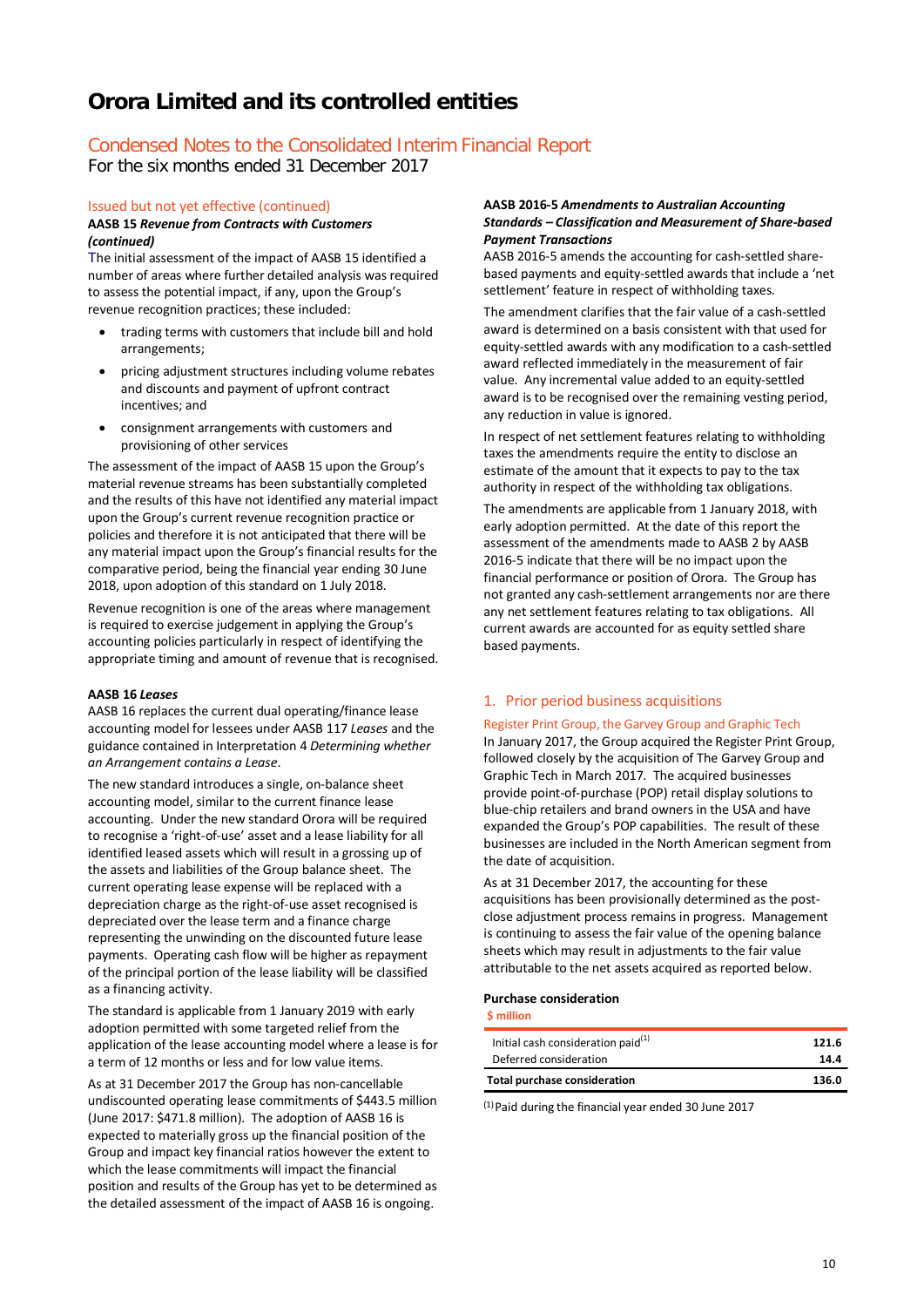# Condensed Notes to the Consolidated Interim Financial Report

For the six months ended 31 December 2017

#### 1. Prior period business acquisitions (continued)

#### **Deferred consideration**

Of the total \$14.4 million deferred consideration, \$5.4 million attracts interest of 2.0% per annum and is payable in July 2018. Of the remaining balance payable, \$2.0 million is due in March 2018, \$5.7 million in September 2018 and \$1.3 million is payable in March 2019.

#### **Fair value of net assets acquired and goodwill**

| \$ million                                     | <b>Fair Value</b> |
|------------------------------------------------|-------------------|
| Trade and other receivables                    | 28.0              |
| Inventories                                    | 5.1               |
| Property, plant and equipment                  | 46.7              |
| Intangible assets                              | 0.1               |
| Trade and other payables                       | (16.7)            |
| Fair value of net identifiable assets acquired | 63.2              |
| Add goodwill                                   | 72.8              |
| Fair value of net assets acquired              | 136.0             |

#### **Goodwill**

The acquired goodwill is mainly attributable to the synergies expected to be achieved from integrating the businesses purchased into the Group's existing North American operations and the skills and talent of the workforce of the newly acquired businesses.

#### **Acquired trade receivables**

The fair value of the acquired trade receivables is \$25.6 million. The gross contractual amount for trade receivables due is \$25.8 million, of which \$0.2 million is expected to be uncollectable.

#### **Purchase consideration and acquisition-related costs**

During the period from acquisition date to 30 June 2017 the Group reported the following cash flows:

#### **\$ million**

| Outflow of cash                                | 121.6 |
|------------------------------------------------|-------|
| Cash consideration paid<br>Less: cash acquired | 121.6 |

In the six months to 31 December 2017 no cash payments relating to the purchase consideration due nor any acquisition-related costs were paid (June 2017: \$1.5 million acquisition costs were recognised in general and administrative expenses).

#### 2. Segment information

#### Understanding the segment results

The Group's operating segments are organised and managed according to their geographical location. Each segment represents a strategic business that offers different products and operates in different industries and markets. The Corporate Executive Team (the chief operating decisionmakers) monitor the operating results of the business separately for the purpose of making decisions about resource allocation and performance assessment.

Segment performance is evaluated based on earnings before significant items, interest and related income tax expense (EBIT). This measure excludes the effects of individually significant non-recurring gains/losses whilst including items directly attributable to the segment as well as those that can be allocated on a reasonable basis.

Interest income and expenditure and other finance costs are not allocated to the segments, as this type of activity is managed on a Group basis. Transfer prices between segments are priced on an 'arms-length' basis, in a manner similar to transactions with third parties, and are eliminated on consolidation.

The following summary describes the operations of each reportable segment.

#### **Orora Australasia**

This segment focuses on the manufacture of fibre and beverage packaging products within Australia and New Zealand. The products manufactured by this segment include glass bottles, beverage cans, wine closures, corrugated boxes, cartons and sacks, and the manufacture of recycled paper.

#### **Orora North America**

This segment, predominately located in North America, purchases, warehouses, sells and delivers a wide range of packaging and other related materials. The business also includes integrated corrugated sheet and box manufacturing and equipment sales capabilities and point of purchase retail display solutions and other visual communication services.

#### **Other**

This segment includes the corporate function of the Group.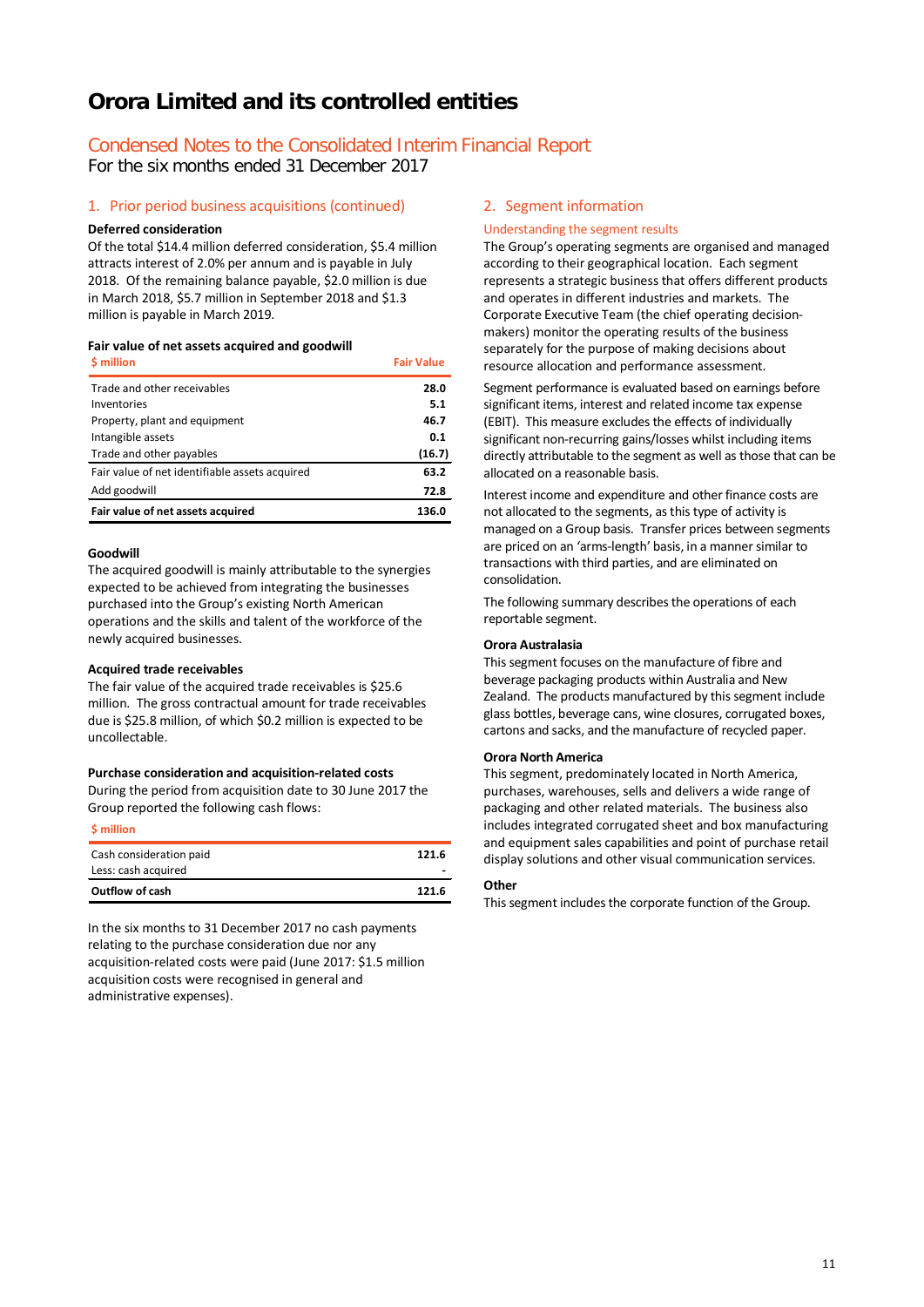# Condensed Notes to the Consolidated Interim Financial Report

For the six months ended 31 December 2017

#### 2. Segment Information (continued)

The following segment information was provided to the Corporate Executive Team for the reportable segments for the half year ended 31 December 2017 and 31 December 2016:

|                                                                                         | <b>Australasia</b> |         | <b>North America</b> |        | <b>Other</b> |        | <b>Total Reported</b> |         |
|-----------------------------------------------------------------------------------------|--------------------|---------|----------------------|--------|--------------|--------|-----------------------|---------|
| \$ million                                                                              | $2017^{(1)}$       | 2016    | $2017^{(2)}$         | 2016   | 2017         | 2016   | 2017                  | 2016    |
| Reportable segment revenue                                                              |                    |         |                      |        |              |        |                       |         |
| Revenue from external customers                                                         | 1,042.4            | 993.0   | 1,055.4              | 982.4  |              |        | 2,097.8               | 1,975.4 |
| Inter-segment revenue                                                                   | 20.0               | 19.2    |                      |        |              |        | 20.0                  | 19.2    |
| Total reportable segment revenue                                                        | 1,062.4            | 1,012.2 | 1,055.4              | 982.4  |              |        | 2,117.8               | 1,994.6 |
| Reconciliation to total revenue                                                         |                    |         |                      |        |              |        |                       |         |
| Elimination of inter-segment revenue                                                    |                    |         |                      |        |              |        | (20.0)                | (19.2)  |
| Other income                                                                            |                    |         |                      |        |              |        | 39.7                  | 14.8    |
| Finance income                                                                          |                    |         |                      |        |              |        |                       | 0.1     |
| Consolidated revenue and other income                                                   |                    |         |                      |        |              |        | 2,137.5               | 1,990.3 |
| Reportable segment earnings                                                             |                    |         |                      |        |              |        |                       |         |
| Earnings before significant items, interest, tax, depreciation and amortisation         | 167.2              | 152.1   | 73.7                 | 65.1   | (13.6)       | (11.9) | 227.3                 | 205.3   |
| Depreciation and amortisation                                                           | (46.1)             | (43.1)  | (13.4)               | (10.0) | (2.5)        | (2.6)  | (62.0)                | (55.7)  |
| Earnings before significant items, interest and tax                                     | 121.1              | 109.0   | 60.3                 | 55.1   | (16.1)       | (14.5) | 165.3                 | 149.6   |
| Reconciliation to profit/(loss)                                                         |                    |         |                      |        |              |        |                       |         |
| Significant items (refer note 3)                                                        |                    |         |                      |        |              |        | (2.7)                 |         |
| Finance income                                                                          |                    |         |                      |        |              |        |                       | 0.1     |
| Finance expense                                                                         |                    |         |                      |        |              |        | (17.7)                | (19.0)  |
| Consolidated profit before income tax expense                                           |                    |         |                      |        |              |        | 144.9                 | 130.7   |
| Operating free cash flow <sup>(3)</sup>                                                 | 131.0              | 129.6   | 16.5                 | 31.6   | (2.8)        | (4.5)  | 144.7                 | 156.7   |
|                                                                                         |                    |         |                      |        |              |        |                       |         |
| Reconciliation to cash flow from operating activities                                   |                    |         |                      |        |              |        |                       |         |
| Add back investing cash outflow activities included in segment operating free cash flow |                    |         |                      |        |              |        | 28.7                  | 37.9    |
| Less operating cash outflow activities excluded from segment operating free cash flow   |                    |         |                      |        |              |        | (35.2)                | (40.1)  |
| Net cash flow from operating activities                                                 |                    |         |                      |        |              |        | 138.2                 | 154.5   |

(1) The operating free cash flow of the Australasia segment, for the period to 31 December 2017, includes an inflow of \$45.5 million representing the proceeds received from the sale of the fibre converting and distribution site in Smithfield, New South Wales (refer note 3).

(2) For the period to 31 December 2017 the North America segment includes the results of the Register Print Group, Garvey Group and Graphic Tech which were acquired in January and March of 2017 (refer note 1). <sup>(3)</sup>Operating free cash flow represents the cash flow generated from Orora's operating and investing activities, before interest, tax and dividends.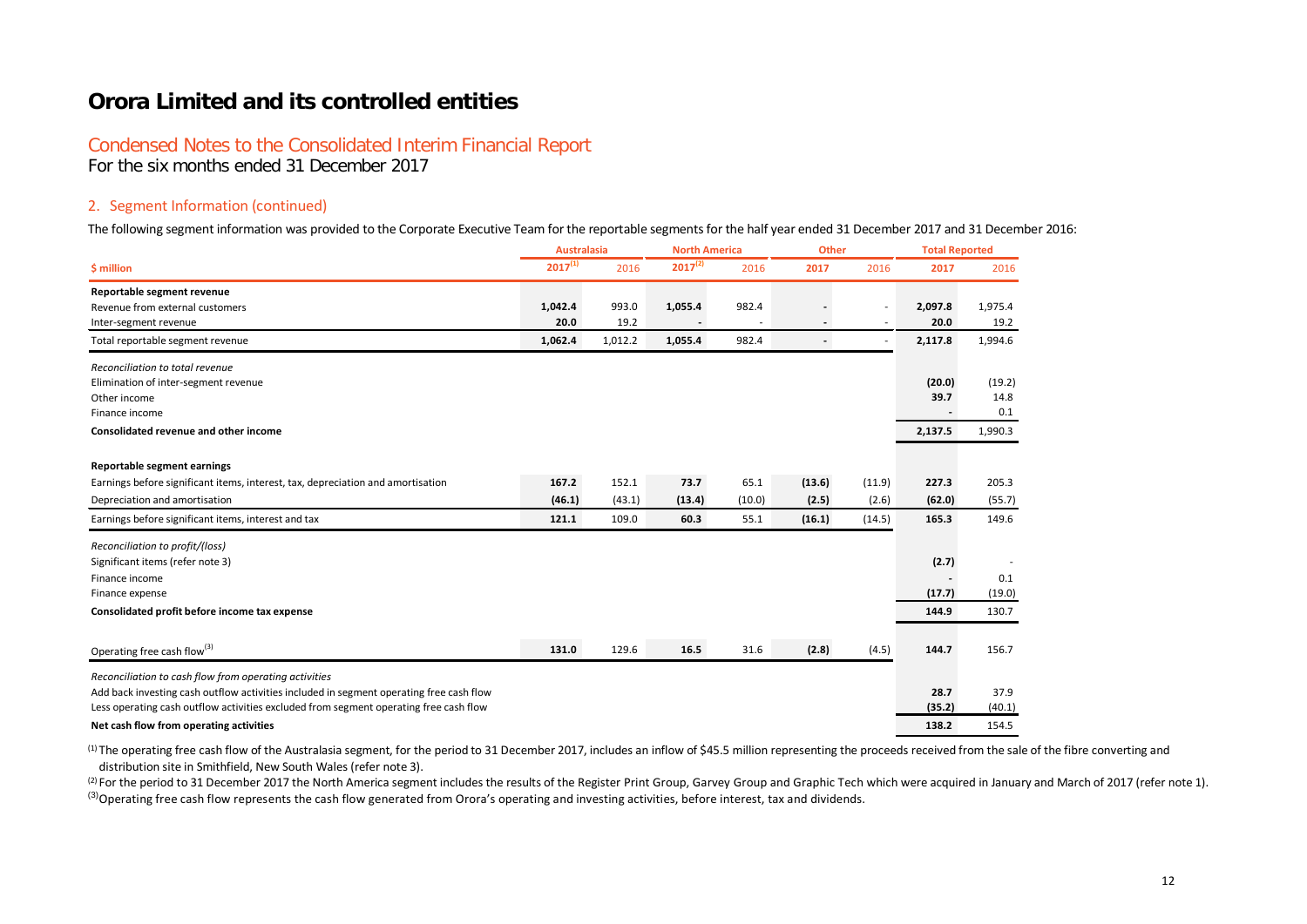# Condensed Notes to the Consolidated Interim Financial Report

For the six months ended 31 December 2017

### 3. Results for the year

#### Significant items

Significant items are typically gains or losses arising from events that are not considered part of the core operations of the business. No significant items were recognised in the comparative period, the following table details significant items that have been recognised in the six months to 31 December 2017.

|                                         | 31 December 2017  |         |            |  |  |  |
|-----------------------------------------|-------------------|---------|------------|--|--|--|
|                                         | Tax (expense)/    |         |            |  |  |  |
| <b>S</b> million                        | <b>Before tax</b> | benefit | Net of tax |  |  |  |
| Other income                            |                   |         |            |  |  |  |
| Profit on sale of Smithfield site       | 32.4              | (9.7)   | 22.7       |  |  |  |
| <b>Total significant item income</b>    | 32.4              | (9.7)   | 22.7       |  |  |  |
| General and administrative expense      |                   |         |            |  |  |  |
| Restructuring and decommissioning costs | (35.1)            | 10.5    | (24.6)     |  |  |  |
| Total significant item expense          | (35.1)            | 10.5    | (24.6)     |  |  |  |
| Net significant item expense            | (2.7)             | 0.8     | (1.9)      |  |  |  |

#### *Sale of Smithfield site*

In August 2017, the Group announced a number of plans in respect of a reorganisation of the Fibre Packaging New South Wales business including the closure of the fibre converting and distribution site in Smithfield along with the Group's commitment to upgrade the plant and machinery of the nearby Revesby facility, into which the operations of the Smithfield site are to be consolidated.

During the period the Smithfield site was closed and transfer of the site's operations into the nearby Revesby facility has commenced. In September 2017 the Group reached an agreement to sell the Smithfield site for total consideration of \$45.5 million, which has been received. A significant item gain of \$32.4 million (\$22.7 million after tax), representing the net profit on sale of the Smithfield site, has been recognised and is presented in 'other income'.

#### *Restructuring and decommissioning costs*

During the period a significant item expense of \$35.1 million (\$24.6 million after tax) has been recognised in respect of the restructure of the Fibre Packaging New South Wales business, which included redundancies, transition costs and asset impairment charges related to the closure of the Smithfield site, and potential additional costs associated with decommissioning the Petrie site. This significant item expense is presented in 'general and administration' expense.

Decommissioning and restructuring provisions are evaluated on an ongoing basis and are based on historical experience and other factors, including expectation of future events that are believed reasonable under the circumstances and management's best estimates using currently available information, legislation and environmental laws and regulations.

#### Taxation - US Tax Reform

On 22 December 2017 the US Government enacted tax reform with a broad range of provisions impacting businesses, including a change in the US federal corporate tax rate from 35% to 21% (not including state taxes) effective from 1 January 2018 and a reduction or alteration to existing business deductions, amongst others. Accordingly, tax expense of the Group recognised for the six months to 31 December 2017 of \$41.1 million includes a net benefit of \$2.8 million arising from the tax reform changes relating to its US operations.

The ongoing impact of the change to the US corporate tax rate, and other impacts from the tax reforms, will be reflected in the calculation of tax expense for the year ending 30 June 2018 and beyond.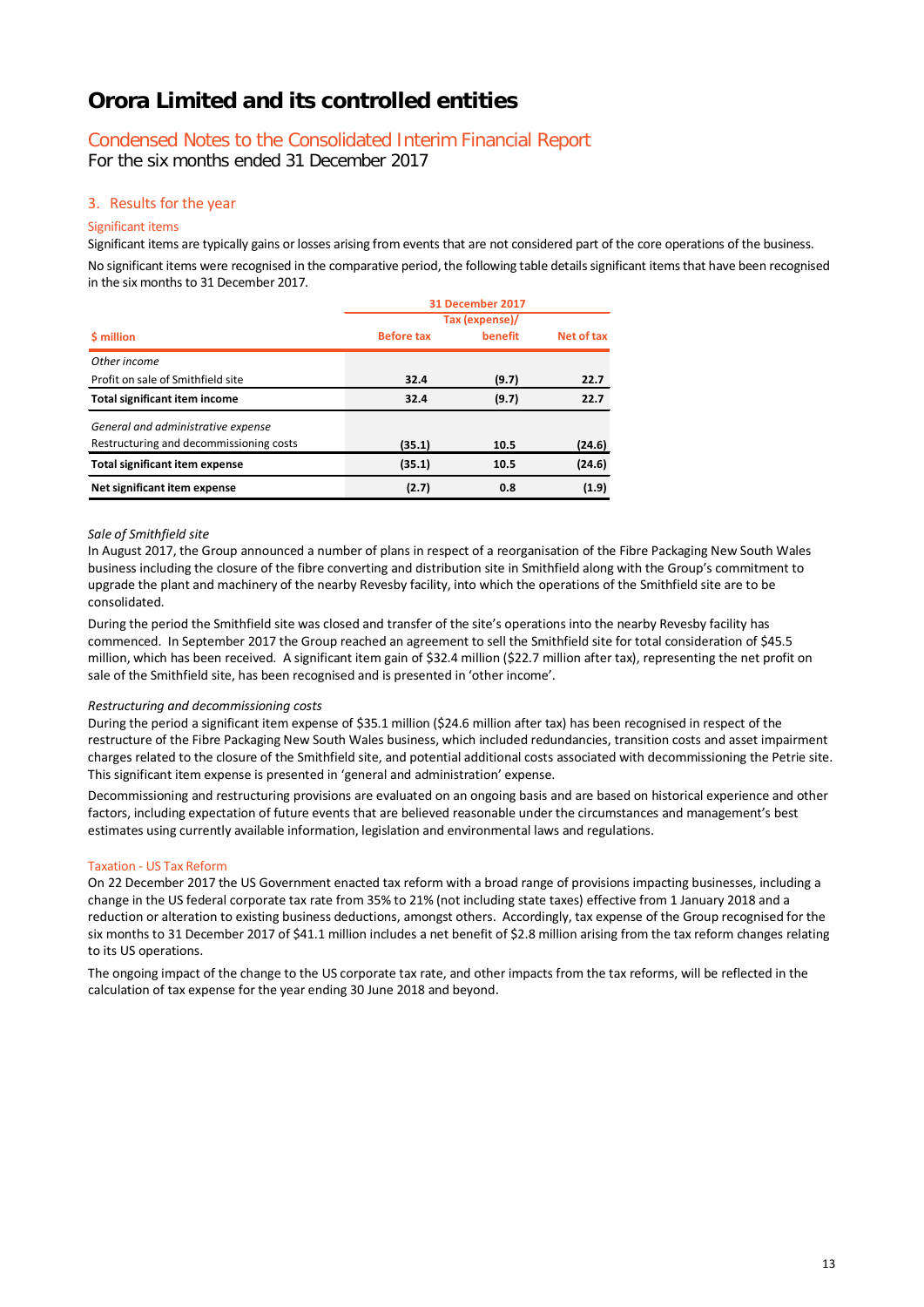# Condensed Notes to the Consolidated Interim Financial Report

For the six months ended 31 December 2017

### 4. Contributed equity

| \$ million                                                                                                               | <b>Dec 2017</b> | <b>June 2017</b> |
|--------------------------------------------------------------------------------------------------------------------------|-----------------|------------------|
| Issued and fully paid ordinary shares: (1)<br>1,206,684,923 ordinary shares with no par value (June 2017: 1,206,684,923) | 498.9           | 508.7            |
| Treasury shares: <sup>(2)</sup><br>4,400,861 ordinary shares with no par value (June 2017: 13,864,381)                   | (12.3)          | (36.4)           |
| <b>Total contributed equity</b>                                                                                          | 486.6           | 472.3            |

(1) All issued shares are fully paid, all shares rank equally with regards to the Company's residual assets. Ordinary shares entitle the holder to participate in dividends as declared from time to time and are entitled to one vote per share at meetings of the Company.

(2) Treasury shares are shares in the Company that are held by the Orora Employee Share Trust for the purpose of issuing shares to employees under the Group's Employee Share Plans.

#### Reconciliation of fully paid ordinary shares and treasury shares

|                                                                                         | <b>Ordinary shares</b> |            | <b>Treasury shares</b> |            |  |
|-----------------------------------------------------------------------------------------|------------------------|------------|------------------------|------------|--|
|                                                                                         | <b>No. '000</b>        | \$ million | <b>No. '000</b>        | \$ million |  |
| At 1 July 2016                                                                          | 1,206,685              | 513.1      | (15, 180)              | (31.3)     |  |
| Acquisition of shares by the Orora Employee Share Trust                                 |                        |            | (8, 269)               | (23.9)     |  |
| Restriction lifted on shares issued under the CEO Grant                                 |                        | 0.6        |                        |            |  |
| Treasury shares used to satisfy issue of CEO Grant                                      |                        | (0.7)      | 290                    | 0.7        |  |
| Exercise of vested grants under Employee Share Plans                                    | 8,432                  | 11.7       |                        |            |  |
| Treasury shares used to satisfy exercise of vested grants under Employee Share<br>Plans | (8, 432)               | (16.7)     | 8,432                  | 16.7       |  |
| Treasury shares used to satisfy shares granted in business acquisition transation       |                        | 0.7        | 863                    | 1.4        |  |
| At 30 June 2017                                                                         | 1,206,685              | 508.7      | (13, 864)              | (36.4)     |  |
| Restriction lifted on shares issued under the CEO Grant                                 |                        | 0.1        |                        |            |  |
| Cancellation of CEO Grant                                                               |                        | 0.2        | (144)                  | (0.2)      |  |
| Exercise of vested grants under Employee Share Plans                                    | 9,607                  | 14.2       |                        |            |  |
| Treasury shares used to satisfy exercise of vested grants under Employee Share<br>Plans | (9,607)                | (24.3)     | 9,607                  | 24.3       |  |
| At 31 December 2017                                                                     | 1,206,685              | 498.9      | (4, 401)               | (12.3)     |  |

#### Orora Employee Share Trust

The Group holds shares in itself as a result of shares purchased by the Orora Employee Share Trust (the 'Trust'). The Trust was established to manage and administer the Company's responsibilities under the Group's Employee Share Plans through acquiring, holding and transferring of shares in the Company to participating employees. In respect of these transactions, at any point in time the Trust may hold 'allocated' and 'unallocated' shares.

Allocated shares represent those shares that have been purchased and awarded to employees under the CEO Grant. These shares are restricted in that the employee is unable to dispose of the shares for a period of up to five years (or as otherwise determined by the Board). The Trust holds these shares on behalf of the employee until the restriction period is lifted at which time the Trust releases the shares to the employee. As the CEO Grant shares are allocated they are treated as ordinary shares.

Unallocated shares represent those shares that have been purchased by the Trust on-market to satisfy the potential future vesting of awards granted under the Group's Employee Share Plans, other than the CEO Grant. As the shares are unallocated they are identified and accounted for as treasury shares.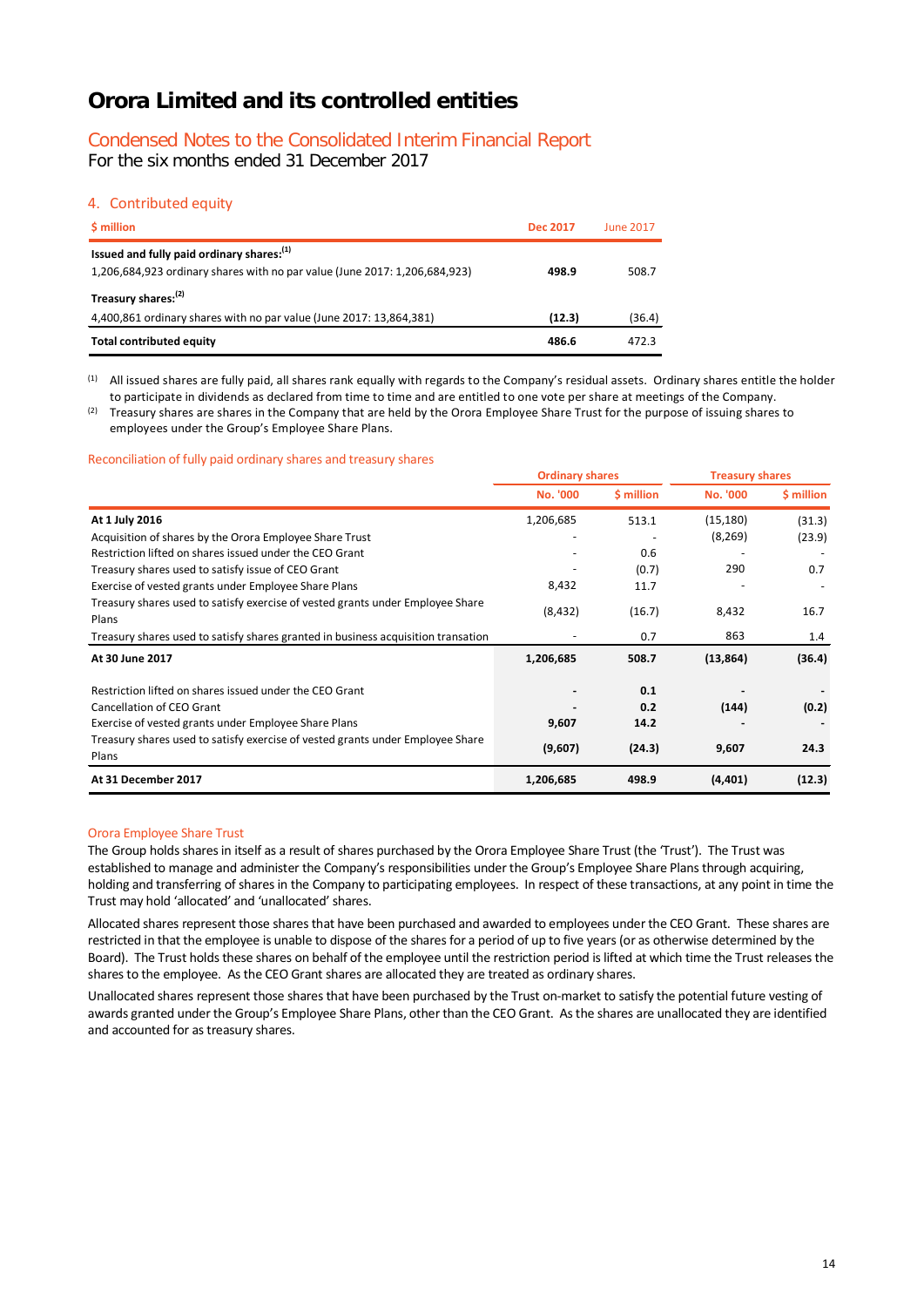# Condensed Notes to the Consolidated Interim Financial Report

For the six months ended 31 December 2017

### 5. Dividends

|                                                                          | <b>Cents per</b><br>share | Total<br><b>S</b> million |
|--------------------------------------------------------------------------|---------------------------|---------------------------|
| Declared and paid during the period<br>Six months ended 31 December 2017 |                           |                           |
| Final dividend for 2017 (30% franked)                                    | 6.0                       | 72.1                      |
| Six months ended 31 December 2016                                        |                           |                           |
| Final dividend for 2016 (30% franked)                                    | 5.0                       | 60.0                      |
|                                                                          |                           |                           |
| Proposed and unrecognised at period end <sup>(1)</sup>                   |                           |                           |
| Six months ended 31 December 2017                                        |                           |                           |
| Interim dividend for 2018 (30% franked)                                  | 6.0                       | 72.1                      |
| Six months ended 31 December 2016                                        |                           |                           |
| Interim dividend for 2017 (30% franked)                                  | 5.0                       | 60.0                      |

(1) Estimated interim dividend payable, subject to variations in the number of shares up to record date.

#### Dividend Reinvestment Plan

The Group operates a dividend reinvestment plan which allows eligible shareholders to elect to invest dividends in ordinary shares. All holders of Orora Limited ordinary shares with Australian or New Zealand addresses registered with the share registry are eligible to participate in the plan. The allocation price for shares is based on the average of the daily volume weighted average share price of Orora Limited ordinary shares sold on the Australian Securities Exchange, calculated with reference to a period of not less than ten consecutive trading days as determined by the Directors.

#### Franking Account

Franking credits available to shareholders of the Company at 31 December 2017 are nil (June 2017: \$2.4 million) at the 30.0% (June 2017: 30.0%) corporate tax rate after payment of the 2017 final dividend. The interim dividend for 2018 is 30.0% franked (2017: final and interim dividends 30.0% franked). The Company is of the opinion that sufficient franking credits will arise from tax instalments expected to be paid in the balance of the year ending 30 June 2018.

#### Conduit Foreign Income Account

For Australian tax purposes non-resident shareholder dividends will not be subject to Australian withholding tax to the extent that they are franked or sourced from the parent entity's Conduit Foreign Income Account. For the 2018 interim dividend, 70.0% of the dividend is sourced from the parent entity's Conduit Foreign Income Account (2017: interim and final dividend 70.0%). As a result, 100.0% of the 2018 interim dividend paid to a non-resident will not be subject to Australian withholding tax.

#### 6. Share-based compensation

The following table details the total movement in share options, performance rights or performance shares issued by the Group:

|                                    |                  |                          | <b>Long Term Incentive Plans</b> |           | <b>Short Term Incentive Plan</b>                           |           |                        |                    |
|------------------------------------|------------------|--------------------------|----------------------------------|-----------|------------------------------------------------------------|-----------|------------------------|--------------------|
|                                    | <b>CEO Grant</b> |                          | <b>Share Options</b>             |           | <b>Performance Rights and</b><br><b>Performance Shares</b> |           | <b>Deferred Equity</b> |                    |
|                                    | No.              | $5^{(1)}$                | No.                              | $5^{(1)}$ | No.                                                        | $5^{(1)}$ | No.                    | $\mathsf{S}^{(1)}$ |
| Six months to 31 December 2017     |                  |                          |                                  |           |                                                            |           |                        |                    |
| Outstanding at beginning of period | 1,808,109        | 2.41                     | 19,551,561                       | 0.39      | 9,275,000                                                  | 1.42      | 2,402,246              | 2.46               |
| Granted during the period          |                  |                          | 3,946,000                        | 0.63      | 1,941,000                                                  | 2.39      | 948,754                | 2.98               |
| Exercised during the period        | (890, 945)       | 2.32                     | (5,215,000)                      | 0.30      | (3,035,500)                                                | 1.11      | (1,356,926)            | 2.23               |
| Forfeited during the period        | (143, 906)       | 2.31                     |                                  |           | (90,000)                                                   | 1.26      | (31,049)               | 2.56               |
| Outstanding at end of period       | 773,258          | 2.53                     | 18,282,561                       | 0.47      | 8,090,500                                                  | 1.77      | 1,963,025              | 2.87               |
| Exercisable at end of period       |                  |                          | 199,561                          | 0.23      |                                                            |           |                        |                    |
| Twelve months to 30 June 2017      |                  |                          |                                  |           |                                                            |           |                        |                    |
| Outstanding at beginning of period | 1,199,190        | 1.78                     | 20,751,500                       | 0.33      | 10,263,500                                                 | 1.21      | 2,238,898              | 1.96               |
| Granted during the period          | 1,152,485        | 2.47                     | 5,058,500                        | 0.55      | 1,835,500                                                  | 2.05      | 1,107,411              | 2.77               |
| Exercised during the period        | (543, 566)       | 1.16                     | (5, 156, 075)                    | 0.29      | (2,368,196)                                                | 1.05      | (908, 142)             | 1.61               |
| Forfeited during the period        |                  | $\overline{\phantom{a}}$ | (1, 102, 364)                    | 0.29      | (455, 804)                                                 | 0.99      | (35, 921)              | 2.41               |
| Outstanding at end of period       | 1,808,109        | 2.41                     | 19,551,561                       | 0.39      | 9,275,000                                                  | 1.42      | 2,402,246              | 2.46               |
| Exercisable at end of period       |                  |                          | 519,561                          | 0.23      |                                                            |           |                        |                    |

 $(1)$  Weighted average fair value.

During the period the Group recognised a share-based payment expense of \$4.7 million (December 2016: \$4.7 million) of which \$1.1 million (December 2016: \$0.9 million) relates to options and \$3.6 million (December 2016: \$3.8 million) relates to performance rights and other compensation plans.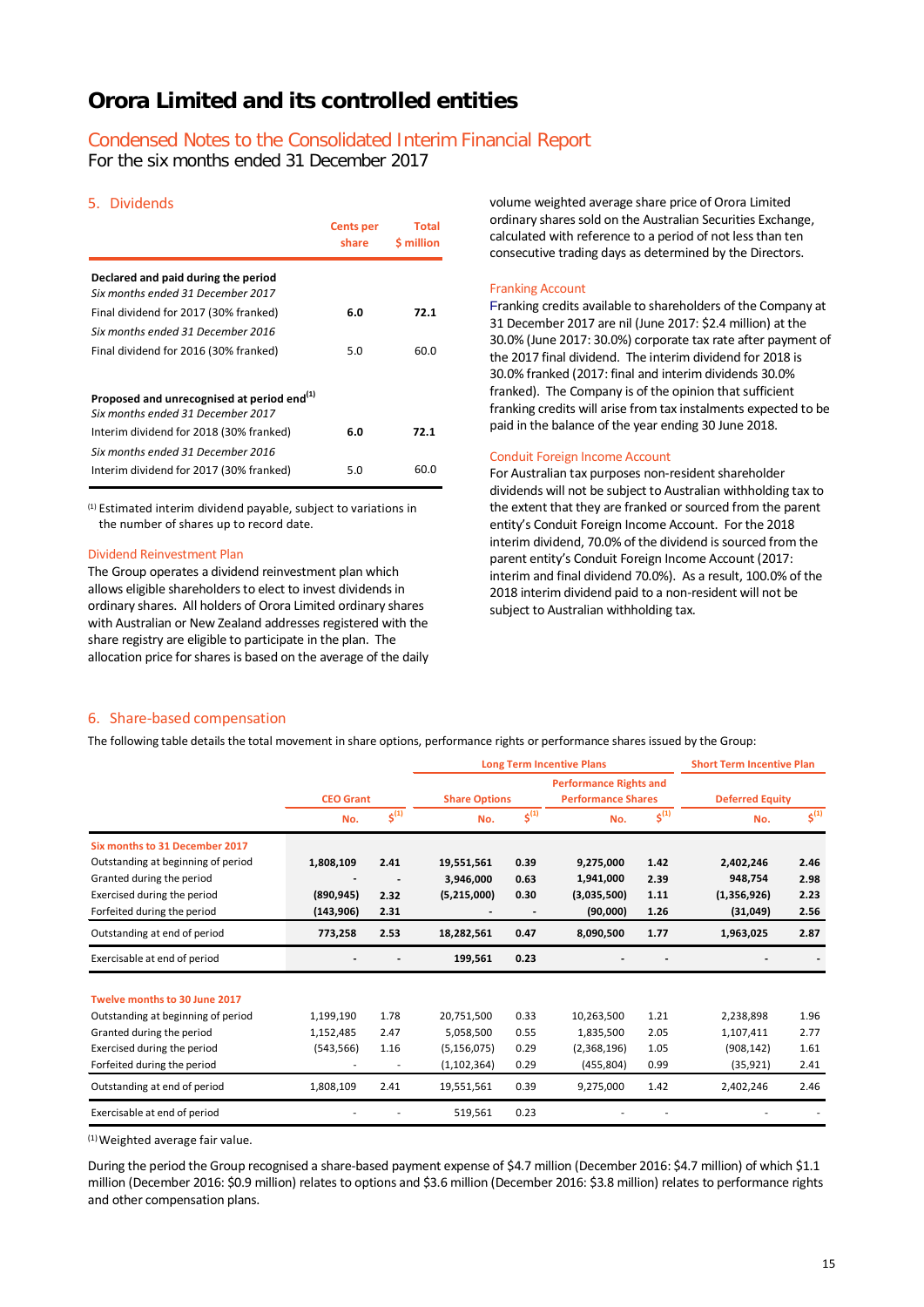# Condensed Notes to the Consolidated Interim Financial Report

For the six months ended 31 December 2017

### 7. Liquidity risk

Liquidity risk is the risk that the Group will not be able to meet its financial obligations as they fall due. The Group's financing policy is to fund itself for the long term by using debt instruments with a range of maturities and to ensure access to appropriate short term facilities. Orora Group Treasury aims to maintain flexibility within the funding structure through the use of bank overdrafts and bank loans. Management monitors liquidity risk through maintaining minimum undrawn committed liquidity of at least AUD175.0 million that can be drawn upon at short notice and regularly monitoring rolling forecasts of cash inflows and outflows in relation to the Group's activities. This monitoring includes financial ratios to assess possible future credit ratings and headroom and takes into account the accessibility of cash and cash equivalents.

#### Financing arrangements

The committed and uncommitted standby arrangements and unused facilities of the Group are set out below:

|                                 | <b>Dec 2017</b>  |                          | <b>June 2017</b> |           |             |              |  |
|---------------------------------|------------------|--------------------------|------------------|-----------|-------------|--------------|--|
| \$ million                      | <b>Committed</b> | <b>Uncommitted</b>       | <b>Total</b>     | Committed | Uncommitted | <b>Total</b> |  |
| Financing facilities available: |                  |                          |                  |           |             |              |  |
| <b>Bank overdrafts</b>          |                  | 6.2                      | 6.2              |           | 6.3         | 6.3          |  |
| US Private placement            | 320.4            |                          | 320.4            | 324.6     |             | 324.6        |  |
| Loan facilities and term debt   | 756.3            | 81.2                     | 837.5            | 759.7     | 81.9        | 841.6        |  |
|                                 | 1,076.7          | 87.4                     | 1,164.1          | 1,084.3   | 88.2        | 1,172.5      |  |
| Facilities utilised:            |                  |                          |                  |           |             |              |  |
| <b>Bank overdrafts</b>          |                  | $\overline{\phantom{a}}$ |                  |           | 5.1         | 5.1          |  |
| US Private placement            | 320.4            |                          | 320.4            | 324.6     |             | 324.6        |  |
| Loan facilities and term debt   | 415.8            | -                        | 415.8            | 403.4     |             | 403.4        |  |
|                                 | 736.2            |                          | 736.2            | 728.0     | 5.1         | 733.1        |  |
| Facilities not utilised:        |                  |                          |                  |           |             |              |  |
| Bank overdrafts                 | $\blacksquare$   | 6.2                      | 6.2              |           | 1.2         | 1.2          |  |
| US Private placement            |                  | $\overline{\phantom{a}}$ |                  |           |             |              |  |
| Loan facilities and term debt   | 340.5            | 81.2                     | 421.7            | 356.3     | 81.9        | 438.2        |  |
|                                 | 340.5            | 87.4                     | 427.9            | 356.3     | 83.1        | 439.4        |  |

At 31 December 2017, the Group had access to:

- AUD400.0 million revolving multicurrency facility through a syndicate of domestic and international financial institutions maturing in December 2019. This facility is unsecured and can be extended (June 2017: \$400.0 million maturing December 2019)
- US Private Placement of notes USD250.0 million, of which USD100.0 million matures in July 2023 and USD150.0 million matures in July 2025 (June 2017: USD250.0 million notes, USD100.0 million maturing July 2023 and USD150.0 million maturing July 2025)
- A USD200.0 million five-year USD revolving facility, through a syndicate of domestic and international financial institutions, maturing in April 2021 (June 2017: USD200.0 million, maturing April 2021)
- Two bilateral agreements for \$50.0 million each with separate domestic institutions, maturing in April 2018 (June 2017: two \$50.0 million finance arrangements maturing in April 2018)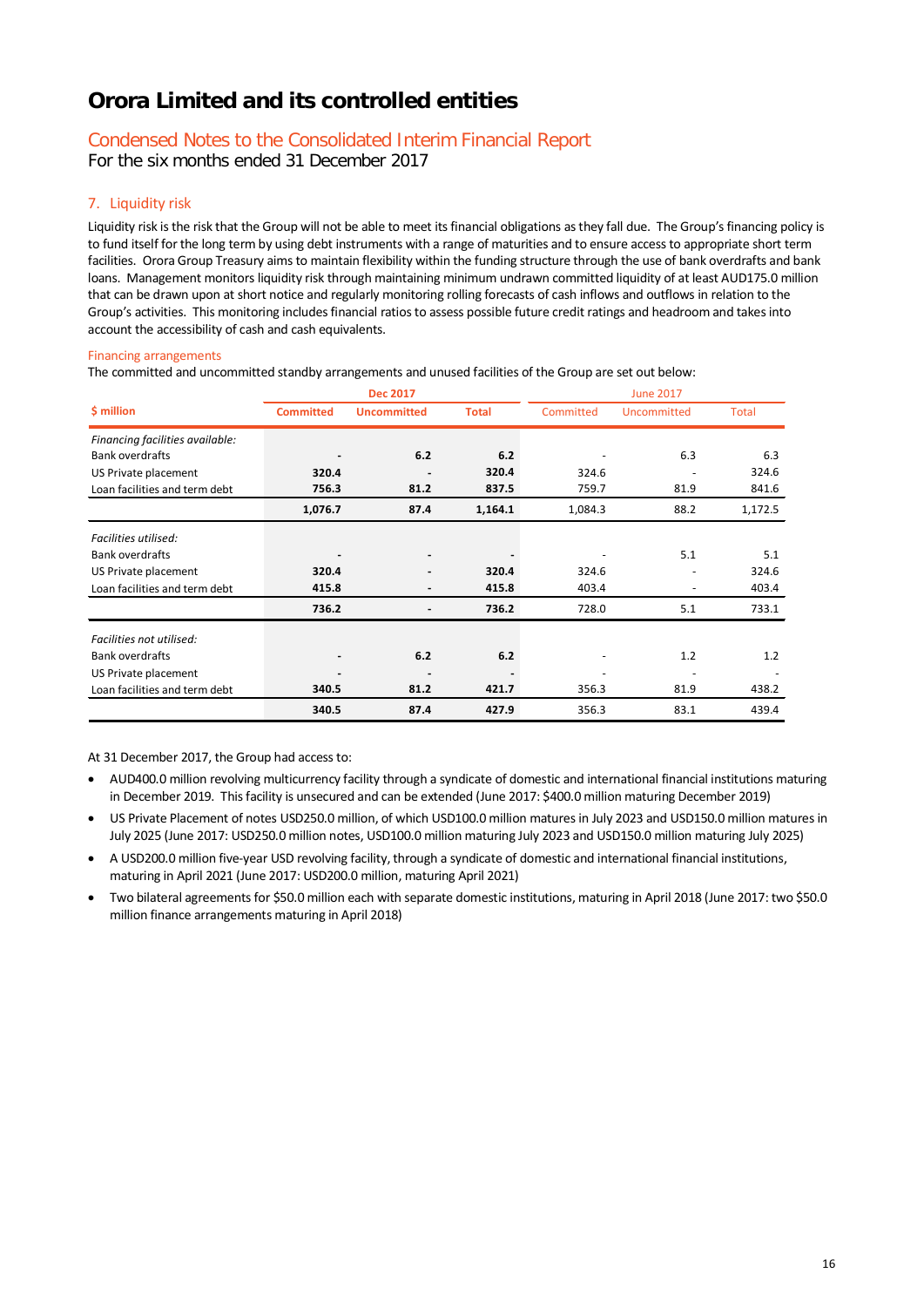# Condensed Notes to the Consolidated Interim Financial Report

For the six months ended 31 December 2017

### 8. Financial instruments

#### Carrying amounts versus fair values

The carrying amounts and fair values of the Group's financial assets and financial liabilities recognised in the financial statements are materially the same, with the exception of the following:

| <b>S</b> million                                                  | <b>Dec 2017</b> | <b>June 2017</b> |
|-------------------------------------------------------------------|-----------------|------------------|
| <b>US Private Placement Notes</b><br>Carrying value<br>Fair value | 320.4<br>331.1  | 324.6<br>340.3   |

The methods and assumptions used to estimate the fair value of financial instruments are as follows:

#### **Cash**

The carrying amount is fair value due to the liquid nature of these assets.

#### **Trade and other receivables/payables**

Due to the short-term nature of these financial rights and obligations, their carrying amounts are considered reasonable approximations of their fair values.

#### **Other financial assets/liabilities**

The fair value of derivative financial instruments are recognised and measured at fair value in the financial statements. The specific valuation techniques used to value the derivative financial instruments include:

- Fair value of interest rate swaps is calculated as the present value of the estimated future cash flows based on observable yield curves;
- The fair value of forward foreign exchange contracts is determined using forward exchange rates at the balance sheet date; and
- The fair value of the commodity forward contracts is determined using the commodity price at the balance sheet date.

The fair value of loan receivables are calculated using market interest rates.

#### **Interest-bearing liabilities**

For interest bearing liabilities fair value is based on discounting expected future cash flows at market rates.

#### Valuation of financial instruments

When measuring the fair value of an asset or liability, the Group uses market observable data as far as possible. Fair values are categorised into three levels as prescribed under the accounting standards, with each of these levels indicating the reliability of the inputs used in determining fair value. The levels in the hierarchy are:

Level 1: fair value identified from quoted market price traded in an active market for an identical asset or liability at the end of the reporting period. The quoted market price used for assets is the last bid price;

- Level 2: fair value determined using valuation techniques that maximise the use of observable market data and rely as little as possible on entity-specific estimates. All significant inputs used in the valuation method are observable;
- Level 3: one or more of the significant inputs in determining fair value for the asset or liability is not based on observable market data (unobservable input).

All of the Group's financial instruments carried at fair value were valued using market observable inputs (Level 2). For financial instruments that are carried at fair value on a recurring basis, the Group determines whether transfers have occurred between Levels in the hierarchy by re-assessing categorisation (based on the lowest level input that is significant to the fair value measurement as a whole) at the end of each reporting period.

There were no transfers between level 1 and 2 for recurring fair value measurements during the period. The Group does not hold any Level 3 financial instruments (June 2017: nil).

### 9. Contingent liabilities

A contingent liability is a liability that is not sufficiently certain to qualify for recognition as a provision where uncertainty may exist regarding the outcome of future events.

Various entities in the Group are party to legal actions which have arisen in the ordinary course of business. The actions are being defended and the Directors are of the opinion that provisions are not required as no material losses are expected to arise.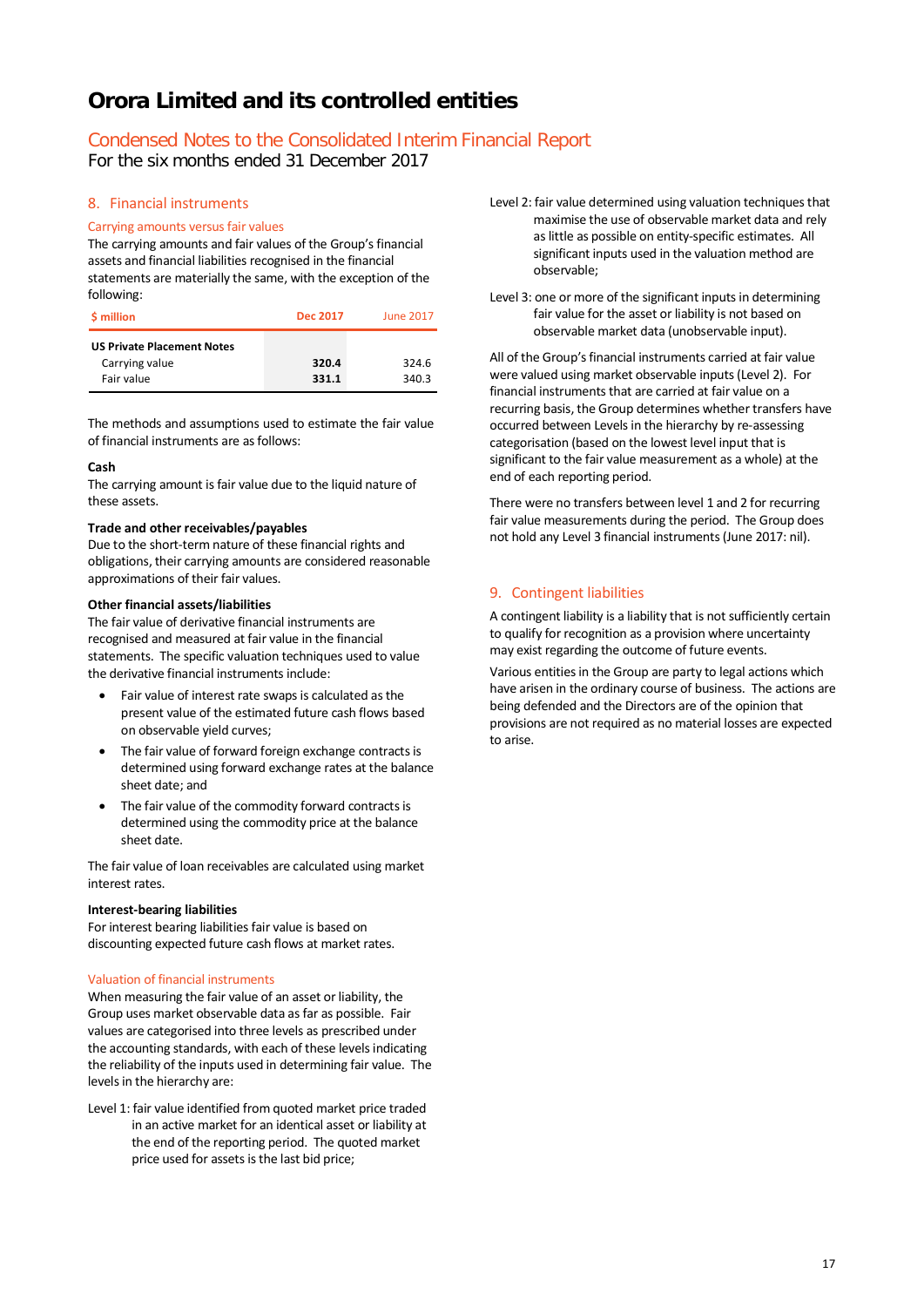### Directors' Declaration

For the half year ended 31 December 2017, in the opinion of the Directors of Orora Limited (the 'Company'):

- 1. the financial statements and notes are in accordance with the *Corporations Act 2001* including:
	- a. complying with Australian Accounting Standards, the *Corporations Regulations 2001* and other mandatory professional reporting requirements; and
	- b. giving a true and fair view of the Group's financial position as at 31 December 2017 and its performance for the half year ended on that date; and
- 2. there are reasonable grounds to believe that Orora Limited will be able to pay its debts as and when they become due and payable.

Signed in accordance with a resolution of the Directors, dated at Melbourne, this 14th day of February 2018.

 $\overline{\phantom{a}}$  , where  $\overline{\phantom{a}}$ 

C I Roberts **Chairman**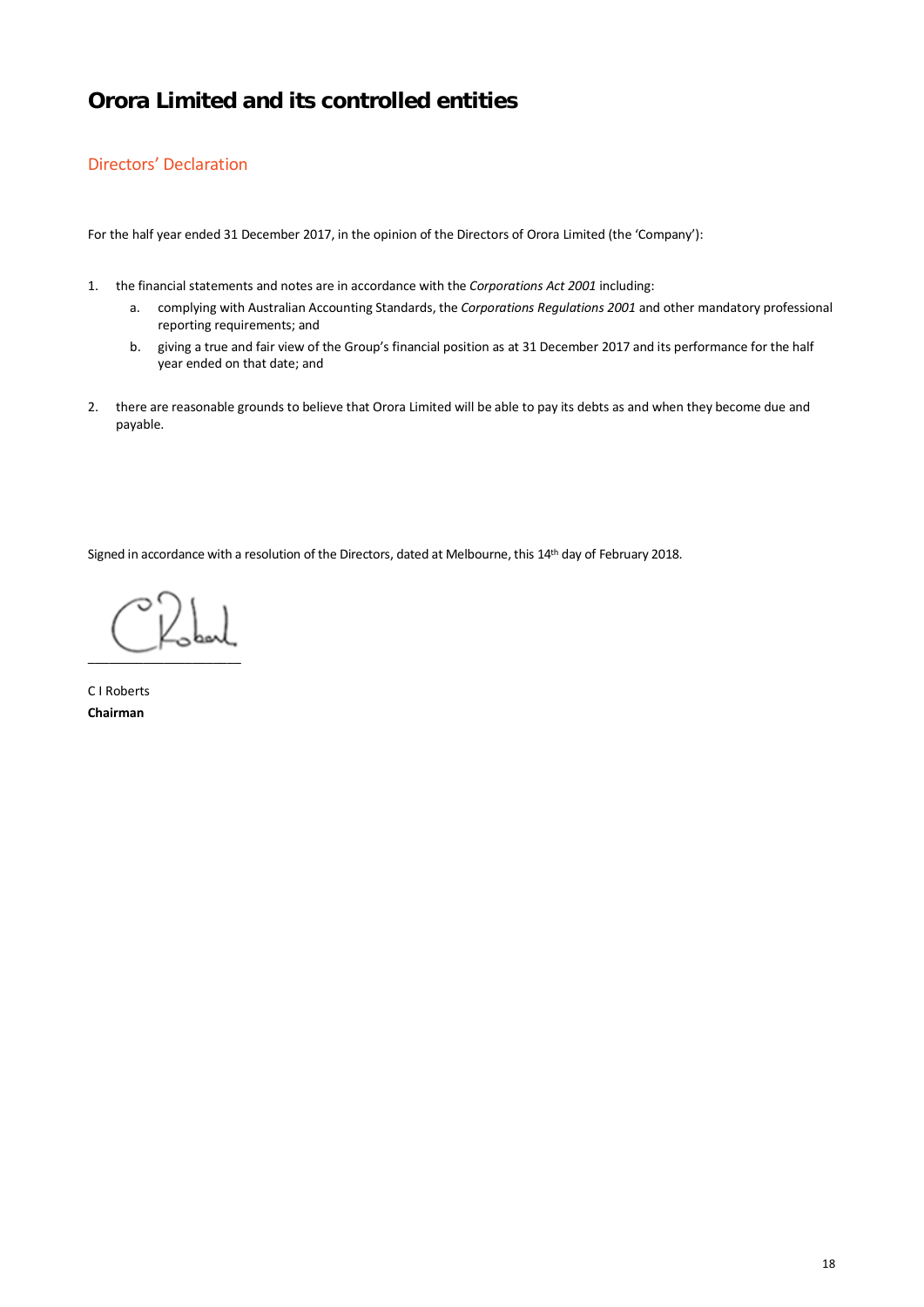

# **Independent auditor's review report to the members of Orora Limited**

# *Report on the interim financial report*

We have reviewed the accompanying interim financial report of Orora Limited (the Company), which comprises the consolidated statement of financial position as at 31 December 2017, consolidated income statement, consolidated statement of comprehensive income, consolidated statement of changes in equity and consolidated cash flow statement for the half-year ended on that date, selected explanatory notes and the directors' declaration for Orora Limited. The consolidated entity comprises the Company and the entities it controlled during that half-year.

### *Directors' responsibility for the interim financial report*

The directors of the Company are responsible for the preparation of the interim financial report that gives a true and fair view in accordance with Australian Accounting Standards and the *Corporations Act 2001* and for such internal control as the directors determine is necessary to enable the preparation of the interim financial report that is free from material misstatement whether due to fraud or error.

### *Auditor's responsibility*

Our responsibility is to express a conclusion on the interim financial report based on our review. We conducted our review in accordance with Australian Auditing Standard on Review Engagements ASRE 2410 *Review of a Financial Report Performed by the Independent Auditor of the Entity*, in order to state whether, on the basis of the procedures described, we have become aware of any matter that makes us believe that the interim financial report is not in accordance with the *Corporations Act 2001* including giving a true and fair view of the consolidated entity's financial position as at 31 December 2017 and its performance for the half-year ended on that date; and complying with Accounting Standard AASB 134 *Interim Financial Reporting* and the *Corporations Regulations 2001*. As the auditor of Orora Limited, ASRE 2410 requires that we comply with the ethical requirements relevant to the audit of the annual financial report.

A review of an interim financial report consists of making enquiries, primarily of persons responsible for financial and accounting matters, and applying analytical and other review procedures. A review is substantially less in scope than an audit conducted in accordance with Australian Auditing Standards and consequently does not enable us to obtain assurance that we would become aware of all significant matters that might be identified in an audit. Accordingly, we do not express an audit opinion.

### *Independence*

In conducting our review, we have complied with the independence requirements of the *Corporations Act 2001*.

*PricewaterhouseCoopers, ABN 52 780 433 757*

*2 Riverside Quay, SOUTHBANK VIC 3006, GPO Box 1331, MELBOURNE VIC 3001 T: 61 3 8603 1000, F: 61 3 8603 1999, www.pwc.com.au*

Liability limited by a scheme approved under Professional Standards Legislation.